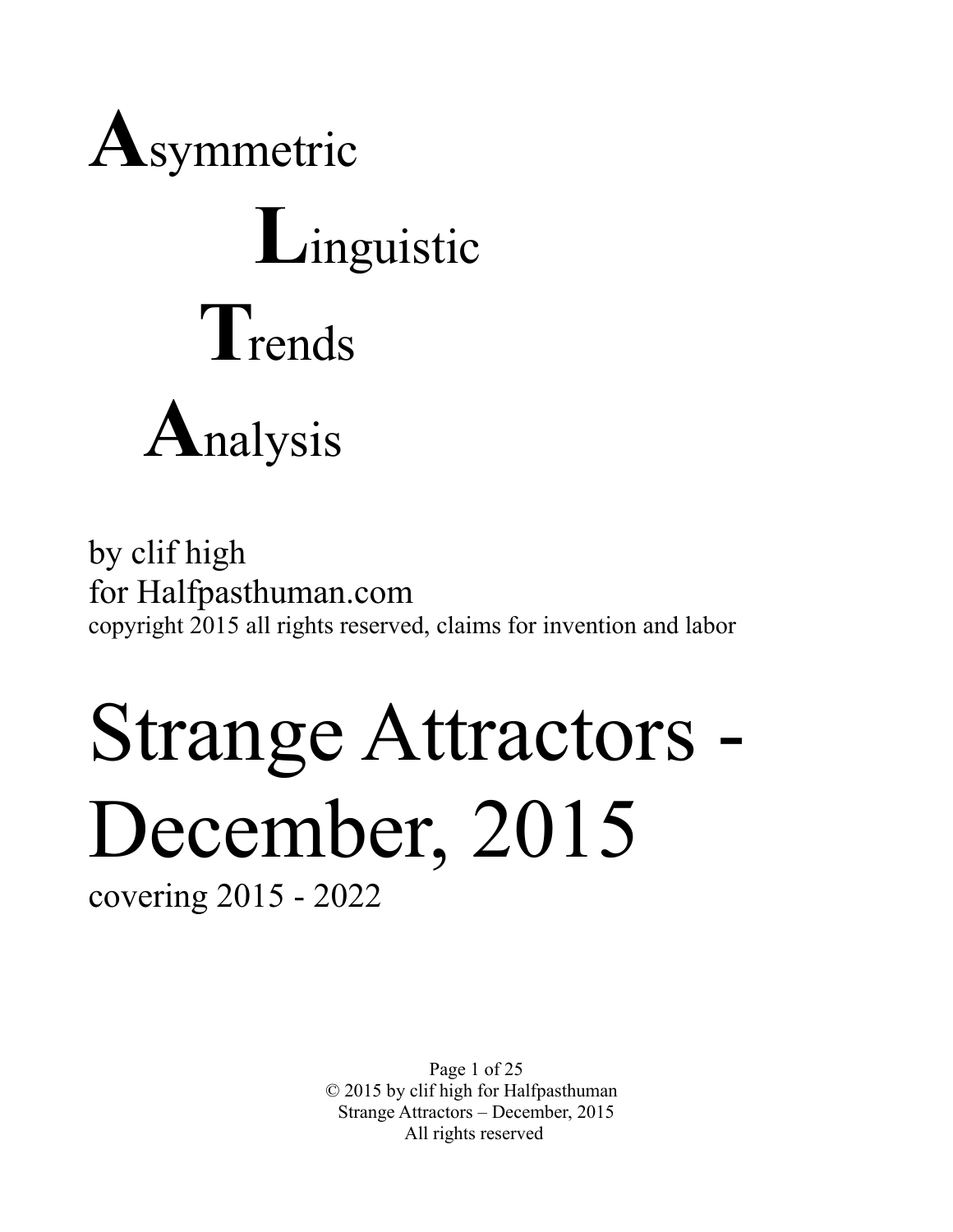# **Introduction**

Predictive Linguistics is the process of using computer software to aggregate vast amounts of written text from the internet by categories delineated by emotional content of the words. Predictive Linguistics uses emotional qualifiers and quantifiers, expressed as numeric values, for each and all words/phrases discovered/filtered in the aggregation process. Over 80 % of all the words gathered will be discarded for one or more reasons.

Predictive Linguistics works as NO conscious expressions are processed through the software.

Rather the contexts discussed within the report in the form of entities and linguistic structures (see below) are read up in the various intake software programs, and the emotional sums of the language found at that time are retrieved. Words that are identified within my system as 'descriptors' are passed through the processing as well. These descriptor words, in the main, are those words and phrases that provide us with the detail sets within the larger context sets.

As an example, the word 'prophecy' may be read up by our software at a sports oriented forum. In that case, perhaps, due to the emotional sums around the context, and the emotional values of the word itself within the lexicon, it would be put into the contextual 'bin' within the database as a 'detail word'. Note that the context of the use of the word in the sports forum is lost in the process and is of no use to us in these circumstances. What occurs is that the word is picked up as being atypical in its context, therefore of high potential 'leakage of future' value. The way this works is that most sports forum language about future events would be statistically more likely to use words such as 'bet' as in 'I bet this XXX will be outcome', or 'I predict', or 'I think that XXX will happen'. So it is the context plus emotional values plus rarity of use within the context that flags words for inclusion in the detail level of the data base. Further, it is worth noting that most detail level words are encountered in our processing mere days before their appearance. Within the IM data primarily, and then within ST data next. But a preponderance are discovered within the IM time period. Perhaps an artifact of our processing, if so, one not explored due to lack of time (cosmic joke noted).

Words are linked by their array values back to the lexicon using our set theory model (see below), and the language used within the interpretation (detail words excepted) derives from the lexicon and its links to the changing nature of contexts as they are represented within our model.

Predictive Linguistics is a field that I pioneered in 1993. The software and lexicon has been in continual change/update mode since. This is due to the constantly changing nature of language and human expression.

Predictive Linguistics works to predict future language about (perhaps) future events, due to the nature of humans. It is my operating assumption that all humans are psychic, though the vast majority do nothing to cultivate it as a skill, and are likely unaware of it within themselves. In spite of this, universe and human nature has it that they 'leak' prescient information out continuously in their choice of language. My software processing collects these leaks and aggregates them against a model of a timeline and that information is provided in this report.

> Page 2 of 25 © 2015 by clif high for Halfpasthuman Strange Attractors – December, 2015 All rights reserved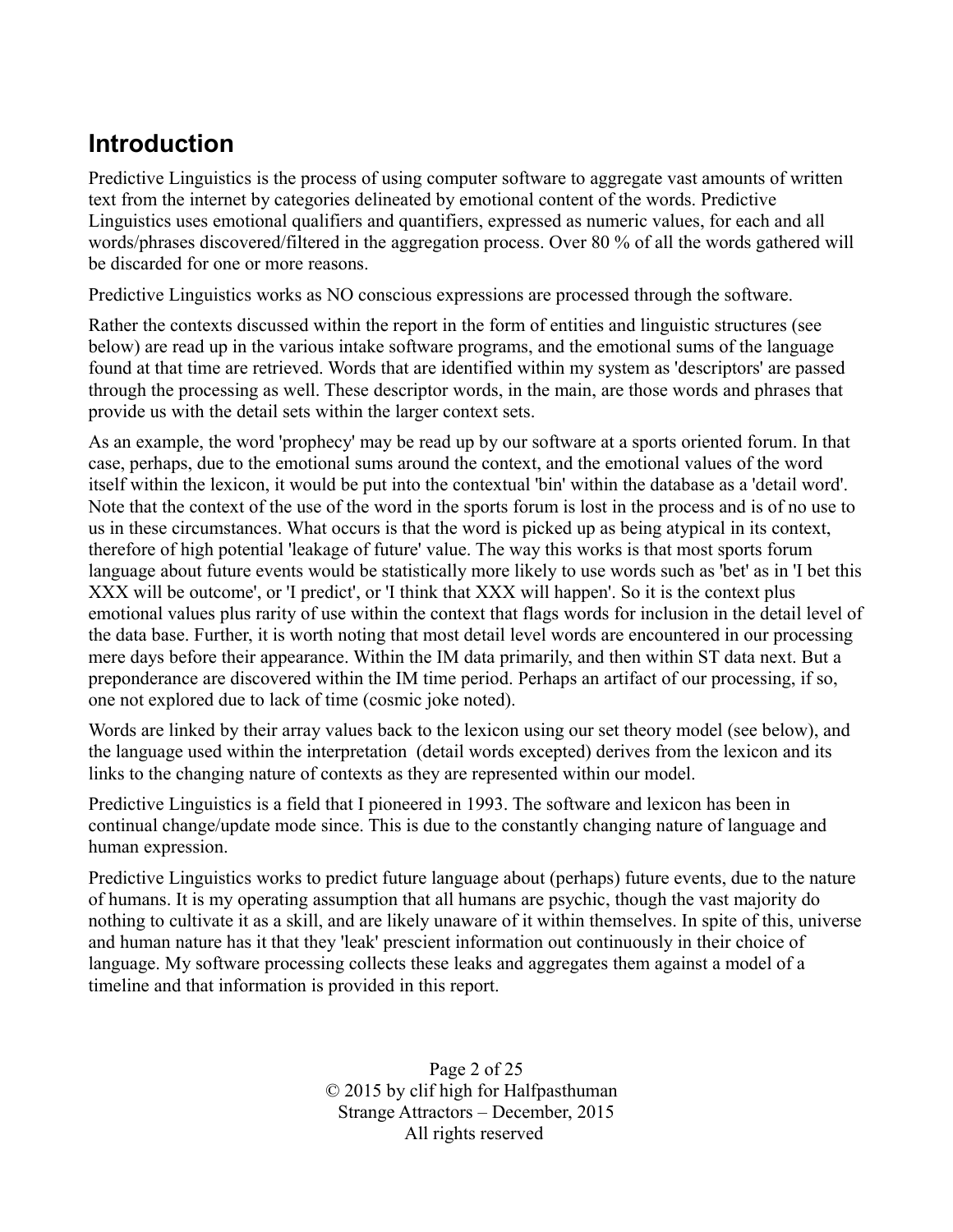The **ALTA report** is an interpretation of the **asymmetric trends** that are occurring even this instant as millions of humans are typing billions of words on the internet. The trends are provided in the form of a discussion of the larger collections of data (dubbed entities) down to the smallest aspect/attribute swept up from daily discussions within that context. Within the ALTA report format, detail words are provided as noted below. Phrases and idiomatic expressions are also provided as details. In the main, geographic references are merely summed, and if deemed pertinent, the largest bag in the collection is discussed as a 'probable', or 'possible' location to the events being referenced within the details.

In our discussions, the interpretation is provided in a nested, set theory (fuzzy logic) pattern.

# *Definitions:*

*Aspects/Attributes* **are**: collections of data that are within our broader linguistic structures and are the 'supporting' sets that provide our insight into future developments. The Aspect/Attribute sets can be considered as the 'brought along' serendipitous future forecasts by way of links between words in these sets and the lexicon.

*Entities* are: the 'master sets' at the 'top' of our nested linguistic structures and contain all reference that center around the very broad labels that identify the entity: Markets, GlobalPop, and SpaceGoatFarts, as examples.

**Lexicon** is: at its core level, the lexicon is a digital dictionary of words in multiple languages/alphabets stripped of definitions other than such technical elements as 'parts of speech' identifiers.

The lexicon is quite large and is housed in a SQL database heavily populated with triggers and other executable code for maintenance and growth (human language expands continuously, so the lexicon must as well).

Conceptually, at the Prolog software engine processing level, the lexicon is a predicate assignment of a complex, multidimensional array of integers to 'labels', each of which is a word within the lexicon. The integers within the 8x8x10 level array structure are

composed of: *emotional qualifiers* which are assigned numeric representations of the intensity, duration, impact and other values of the emotional components given by humans to that word.

> Page 3 of 25 © 2015 by clif high for Halfpasthuman Strange Attractors – December, 2015 All rights reserved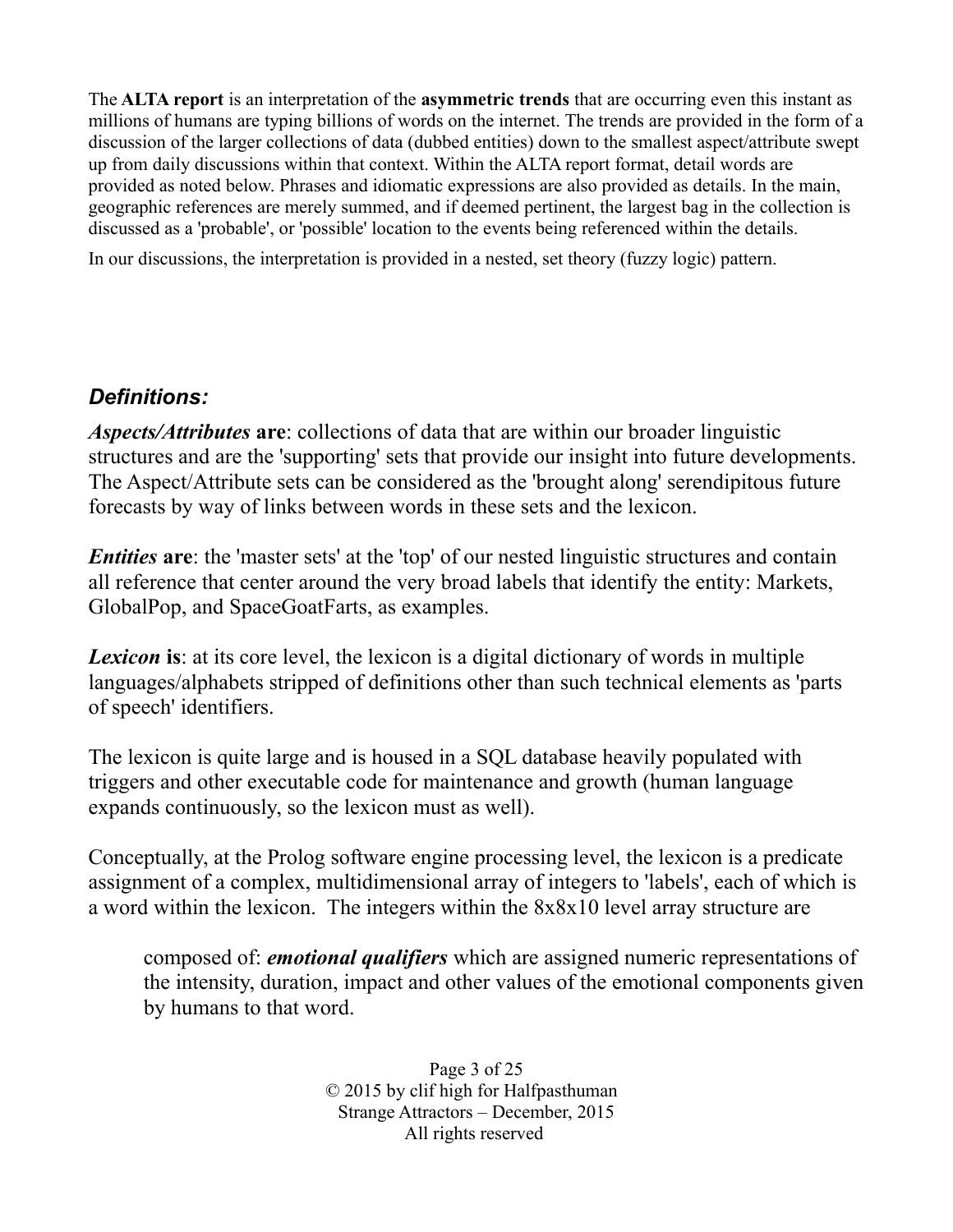and also contain: *emotional quantifiers* which are assigned numeric representations of the degree of each of the 'cells' level of 'emotional assignment'.

*Spyders* **are**: Software programs, that once executed are self directing, within programmed limits, thus are called 'bots', and within these constraints are allowed to make choices as to linguistic trails to explore on the internet. The job of the spyders is to search, retrieve and pre-process (part of the exclusions process that will see 90% of all returned data eliminated from consideration in our model) the 'linguistic bytes' (2048 words/phrases in multibyte character format) which are aggregated into our modelspace when processing is complete.

**List of entities** explored in this report:

# **GlobalPop**

The GlobalPop entity represents the linguistic sets within the data that are focused on the future of humanity, local or global. The 'local future' focus language is aggregated into our 'global future language' sets. This entity is independent of language, alphabet, or script form, and thus is our deepest and broadest set for emotional quantifiers and qualifiers about humanity's future.

**USAPop** (and any other nation state/territorial reference)

All sub sets of the populace of the planet, within our modelspace are identified by either a geospatial term such as a regional terrestrial label, e.g. '**AlpinePop**', or a geopolitical label, e.g. '**CanadaPop**'. These are used to isolate the subset of the global populace to which the terms are being applied in the forecast. The terrestrial references are frequently used to provide a context of 'shared views/concerns', as in 'those things all mountain dwelling people will have in common separate from other humans'.

# **Markets**

The Markets entity is a super set of linguistic structures covering paper debt markets of all kinds, commodity trading markets, physical swap markets, currency usage (within populace), digital currency developments, new technology (FinTech),

# **Terra**

The Terra entity is the master set for all structures that relate to the planet, and the

Page 4 of 25 © 2015 by clif high for Halfpasthuman Strange Attractors – December, 2015 All rights reserved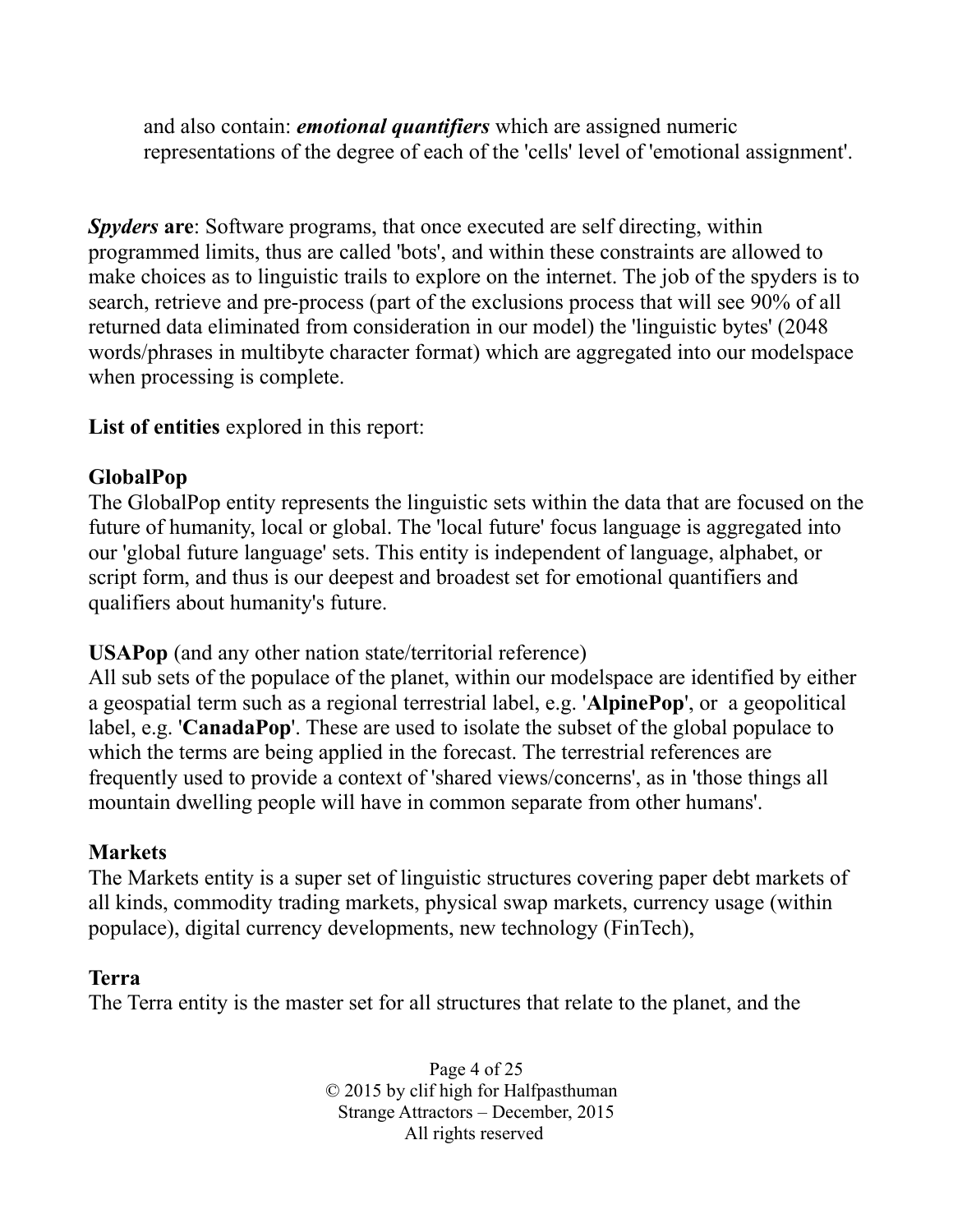physical environment of planet earth. This master set frequently and increasingly has extensive cross links to the SpaceGoatFarts entity.

# **SpaceGoatFarts**

This master set is where all data that fits under the contexts of [officially denied], [unknown], and [speculative] arrives. Our processing discovered significant amounts of data of the [unknown], and [officially denied] over 2000 – 2003 which led to the creation of the separate entity view labeled SpaceGoatFarts. As may be expected, this set contains the references to UFO's, Area 51, Break-away Civilization, and other 'woo-woo' subjects.

## **Data Types**

**IM = Immediacy** data with forecasting effectiveness from 3 days to the end of the third week. Error range is 4 weeks.

**ST** = **Shorter Term** data with forecasting effectiveness from the  $4<sup>th</sup>$  week out through and inclusive the end of the  $3<sup>rd</sup>$  month (from date of interpretation). Error range = 4 months.

 $LT = Longer Term data$  with forecasting effectiveness from the end of the  $3<sup>rd</sup>$  month out through and inclusive of the end of the  $19<sup>th</sup>$  month. Error range = 19 months.

### **Terms employed**:

**Cross links** – links from one cell in the data base and its software representation to another due to a shared linguistic structure or pattern.

**Linguistic structure –** In my modelspace, a linguistic structure is a 'master set' and all its contained sub sets (also known as 'directly held' sub sets). At the very highest level, each and all entities within my model are linguistic structures; which, in their turn, are composed of many sub sets of other linguistic structures. Modelspace allows for 256 layers of 'nesting' of these sets and sub sets. Each of which, can and may, be a complex set of its own. Obviously the model is derived from Object Oriented Programming at its highest level.

**Meta Data Layer** – in modelspace, when a meme appears directly held in numerous sets, at the same level of support, it is labeled as a 'meta data layer'. These 'layers' can be thought of as a common linguistic structure that forms with differing supporting sets in the various entities. For clarity, a meme in Terra entity would not have the same supporting sets as that same meme in the GlobalPop entity, but both would be part of the larger meta data layer that the meme reveals.

> Page 5 of 25 © 2015 by clif high for Halfpasthuman Strange Attractors – December, 2015 All rights reserved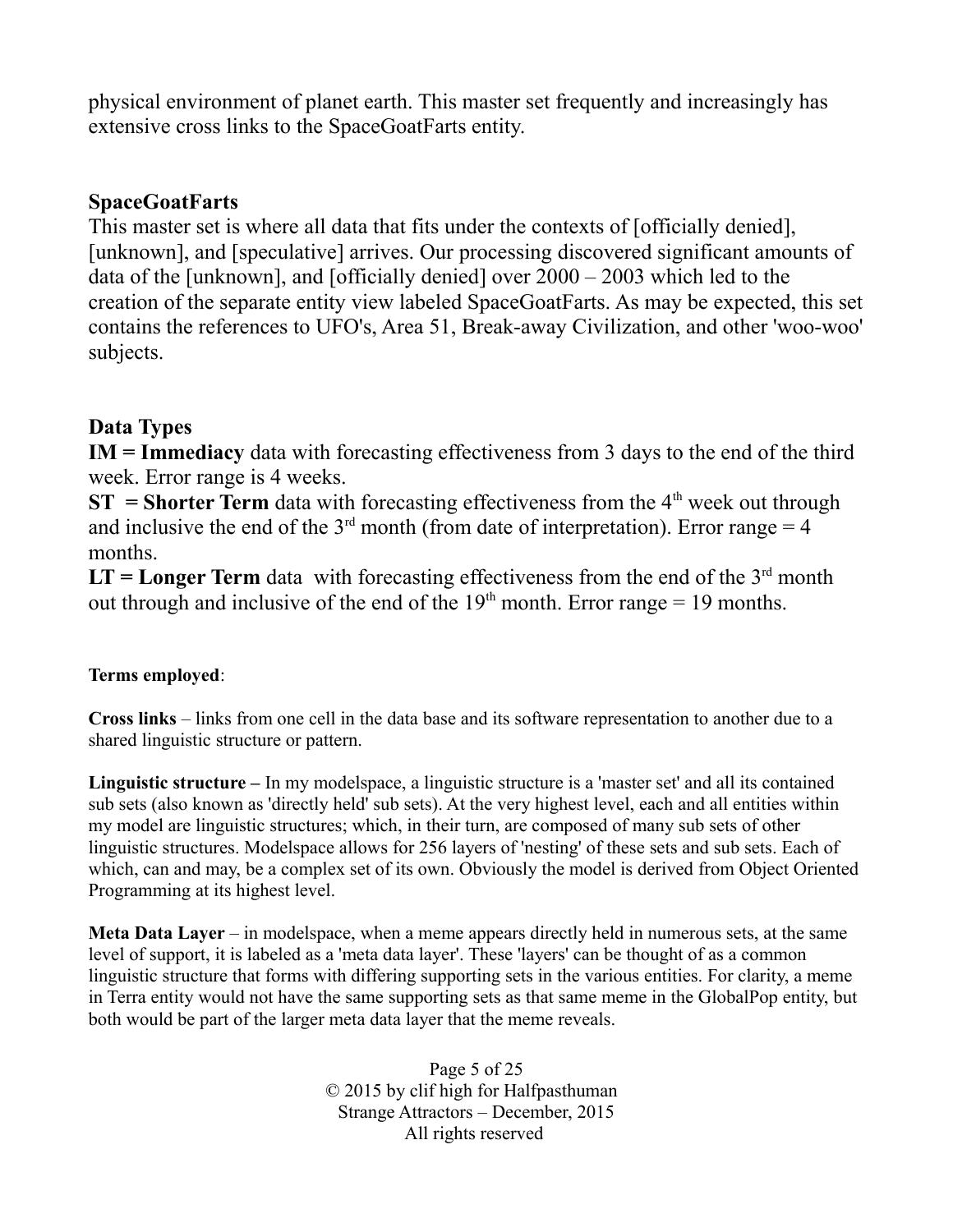**Modelspace** – in the interpretation, the data sets are represented on screen in a 'virtual box' fashion in which a 3d box is drawn and the lexicon linked words from the latest data processing are shown within the 3d box by position, and color, brightness and hue of the individual pixels. Using an algorithm of my own design and the predicate calculus of the prolog programming language, modelspace is populated by these data base representations in a manner that resembles 'scatter graphs', but at a 3 dimensional level. By toggling on or off several advanced features of our 3d box software, the various levels of data, and cross links and other technical elements may be displayed.

**MOM** – model of modelspace. In the very first public release of information from my process, a selfreferencing loop was created by internet articles about the release, and thus the next time the spyders were invoked, the process crashed on self-referential, circuitous references to my own work. As a corrective measure, MOM (models of modelspace) was devised as my very improvement on the process. MOM holds a copy of my interpretation as well as links to areas on the net to exclude from consideration within the predictive linguistic work.

**Set –** Our approach involves the use of complex (fuzzy) set theory originating in the software industry's quest for 'intelligent machines' or 'ai (artificial intelligence)'. In our approach, the fuzzy sets are based on the ability to define such concepts as 'near', 'close to', 'about', and 'like' among many others which provide me the ability to assign a numeric representation as a 'quantifier' to human emotions which are the key element to future forecasting from predictive linguistics.

**Temporal Echo** – these are linguistic echos across time that will reference the same, previously forecast, meme and its emotional parameters. The language manifest in both instances, that is, the temporal (meme) anchor and its echo will be related to each other, though frequently the repeating echo is larger in both scope and intensity. In some cases the meme is 'completed' in our predictive linguistics sense of that word by the echo phase of the meme.

**TM = Temporal Marker**, think of this as a 'book mark' against which you may remember specific details of the forecast. These are chosen due to some (more or less) easily identified linguistic 'tell-tale' that we expect to show up in the forecast language within media discussions.

> Page 6 of 25 © 2015 by clif high for Halfpasthuman Strange Attractors – December, 2015 All rights reserved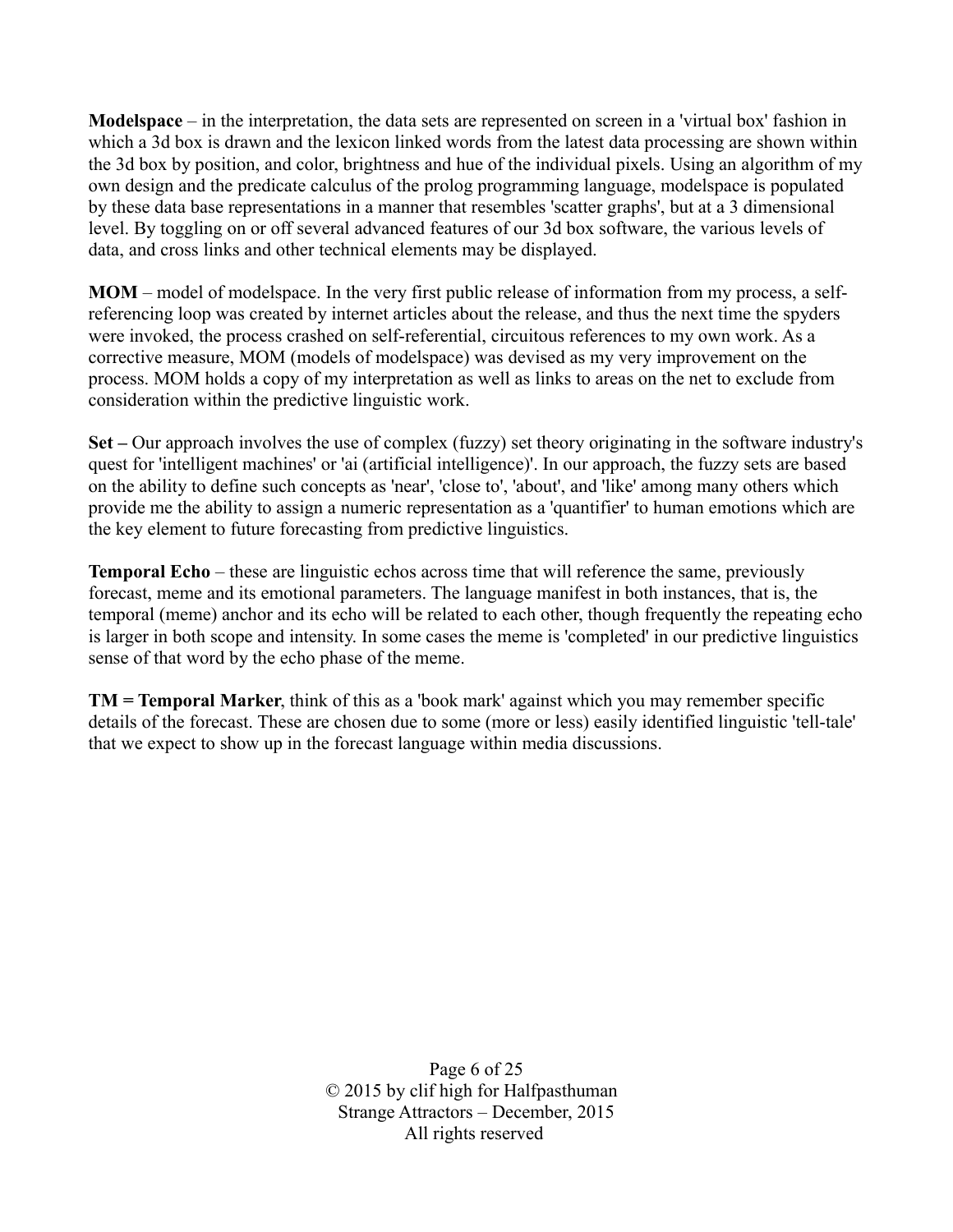# *Data and Interpretation*

**Processing for December 2015, through to 2022**

**We need to note that the data flows are very greatly increased as a result of recent global events. This has led to a large growth in modelspace such that it is difficult to process through all of the many new sets in a timely fashion. As a result, many areas of modelspace had to be merely scanned for highlights and those reported.** 

#### **Meta Data**

A long identified meta data layer of 'secrets revealed' has risen to primary supporting positions in most of the entities in modelspace. This 'secrets revealed' meta data layer was first identified in early 1999 and has persisted and grown over time. New supporting sets for the individual lexical structures within the layer have propelled this layer forward just at this time. There were only a very few hints of the rising of this layer over the last two ALTA reports but nothing such as is now being displayed within modelspace.

#### *Terra*

The data sets are indicating that a 'road of storms' is going to be visible in 2016, likely in Spring, northern hemisphere as 'cyclonic forces' begin to 'wrap around (the) planet'.

A number of new sets are suggesting that an 'wave (of expansion)' within the planet is going to be causing a 'wave' of earthquakes. These are described as being a 'wave' in the sense of one starting and then the rest moving around the planet. It would seem that they will go 'anti-clockwise' or to the 'west' from the point of origin of the first of these 'repetitious earthquakes'.

Some of the new sets from the Terra entity contain repetitious new sets for 'mold' which will be causing problems globally. Not only in residences, but now a new form of 'mold' will be found on 'cruise ships' and other 'international carriers'. The new sets are extensively cross linked over to the GlobalPop entity where a number of 'problems' are showing as 'besetting' the populace as a result of 'infestation of molds'. In some of these sets there are references to 'hallucinations' and 'other mental problems'. In some, we find that 'skin diseases', and 'blood diseases' will be on the rise due to these new 'molds'. The longer term sets are showing that 'molds' will 'alter humanity' and our 'behavior' over these next 20/twenty years. Apparently whole 'industries' will be destroyed by 'mold infestation'. More on this in GlobalPop.

Also, related are several sets going to the idea of a 'mold' that will attack 'fuels' such as 'diesel' and

Page 7 of 25 © 2015 by clif high for Halfpasthuman Strange Attractors – December, 2015 All rights reserved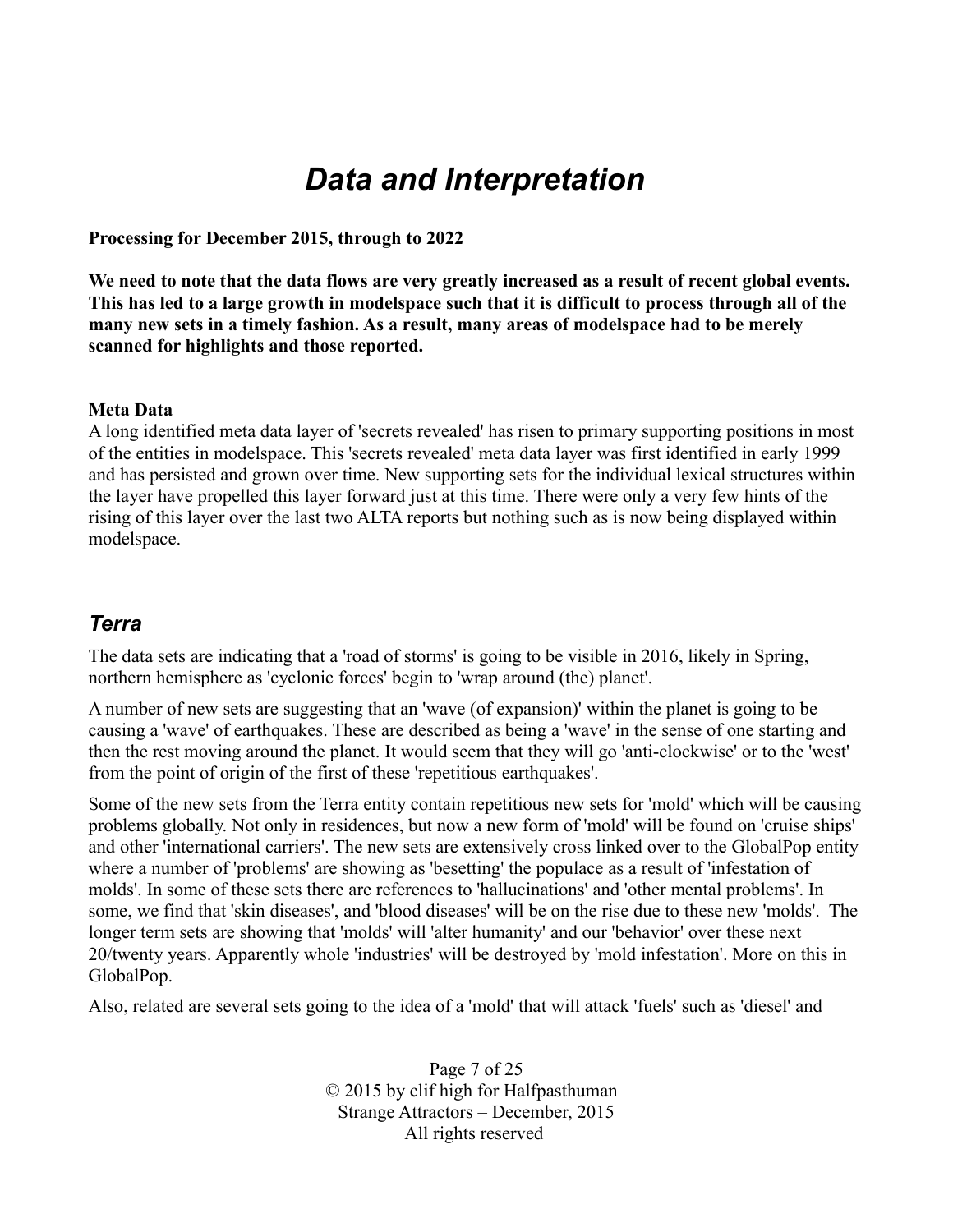'gasoline' and some forms of plastics. This is showing in the longer term data as being more of a problem a few years out under differing weather conditions.

As the 'weather' sets are rising within the supporting structure of the Terra entity the cross links formed to the USAPop and FrancePop entity areas are both extensively broad, and very deep in areas related to 'damage' from 'storm effects at sea'. These include but are not limited to 'storm surge'. In some sets we have 'beaches being scrubbed' off the land due to 'currents' that will be reaching into areas not normally affected and with 'forces' not normally experienced. In other sets the 'beaches' sub sets are showing that they are 'strewn with debris (from crushed houses)'. Others yet still have 'sewage polluting area of beaches for miles' as 'storm surge' is indicated to 'damage sewage processing plant'. Note that this has been in the Longer Term sets for over a year and thus may be revealing a large 'emotional' punch when it manifests.

Yet more signs of 'expansion of the planet' manifesting are forecast to show up over 2016. The longer term sets are describing 2016 and the first half of 2017 as the 'necessary structure (set-up? Prelude?) ' to the 'separations (earthquakes)' of mid 2017 and onward. The data sets are showing that the 'expansion effects' in September (or so) 2017 will be 'echoing' in the planet for 'decades' as the 'skin' of earth 'settles down'.

New supporting sets within the 'earth expansion' sub set are suggesting that a 'violent' expansion episode will be 'triggering' a 'rapid cooling' in a near by region. These sets have descriptors for 'ice fall', and 'ice covering (rains of ice)', and 'glacier (forming in town)', and other sets of similar nature all going to the idea of a 'rapid, unexpected, harsh, never-before-seen, regional cooling event'. The 'glacier (forming in town)' set has details that suggest multiple story buildings that will be 'so encased in ice' as to 'fill the gaps between them' such that a 'sold ice surface' runs across the tops of the buildings.

Other sets within the 'ice fall' and 'rain of ice' sets include 'roof collapses' (a wide meme by the way with the 'excessive snowfall' across the globe this winter), and 'trucks frozen in place', and 'stairways (filled with) ice', and 'broken windows (filling apartments with ice)', and many others going to the same idea of 'destruction by ice'.

The 'expansion of the planet' sets are showing very large growth in both actual 'expansion events' as well as 'new science (in support of) expansion of planets'.

New sets for 'strange' or 'unusual' or 'extreme' weather continue to accrue as modelspace is progressed forward into Winter (northern hemisphere) 2016. There are sets for 'straight line winds' that will 'cut a road (as seen from above)' through a vast forest as though a 'lawn mover' went through. There are sets for 'buckled ground' and buckled roads' and 'twisted roads' and 'destroyed roadways' all due to 'extreme' and 'deep' and 'long lasting cold'. These sets are going to the idea that the 'ice age' is also going to 'bubble up' into 'public consciousness'.

Other extreme weather events are showing as causing 'shipping issues' in many western ports as 'ocean current shifts' are indicated to cause 'strange and contrary winds' that will be a 'much discussed' feature of the next year in the marine and boating part of the planet. This will particularly affect large military and commercial vessels including cruise ships, and many videos will pop up showing the array of docking and embarkation issues that will be very costly to both the ships and the harbors.

> Page 8 of 25 © 2015 by clif high for Halfpasthuman Strange Attractors – December, 2015 All rights reserved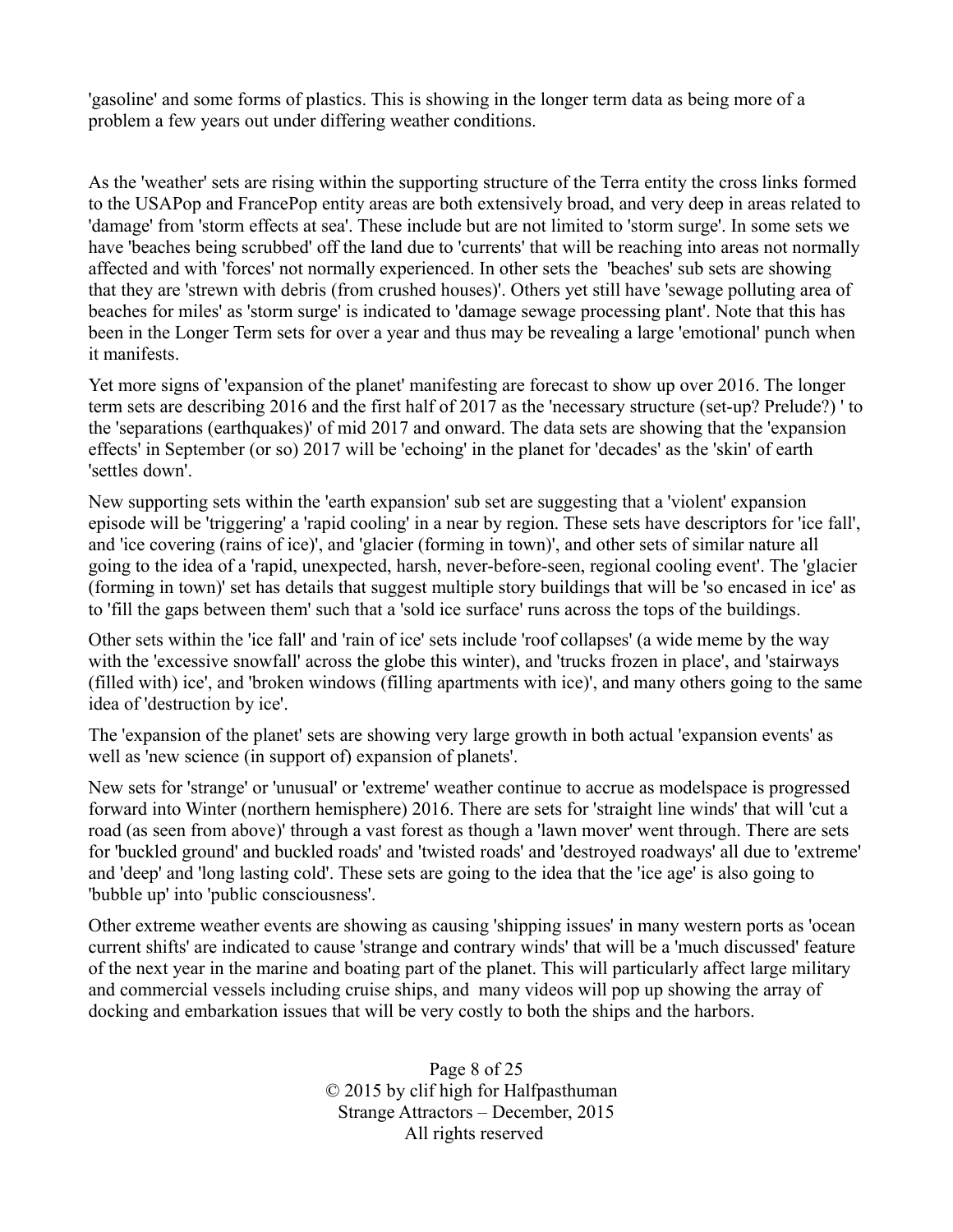## *GlobalPop*

The Other Side (of the years of Struggle). The data sets are showing that a 'movement' will begin in 2016 that will be quasi-global in that it will sweep throughout the dying 'dollar empire'. The data shows that it takes several years for the 'Other Side' movement to reach its 'tipping point'. Thereafter, the 'principles of operations' {ed note: a very bad translation of some future new word/phrase} of the 'Other Side' movement will be gradually adopted across the former 'dollar dependent states'. The ST data sets indicate that the 'Other Side' movement is going to enter a 'grinding' phase in mid to late 2017 during which these principles will be 'fire hardened' as the humans involved become 'fixated' upon 'getting it right/correct'.

The children rising...and in a very surprising way. The data sets are suggesting that a 'joint Russian and Chinese new venture' will create a new 'cadre' of 'citizen journalists'. These 'vid kids' are going to become something of a 'scary force' against TPTB as a 'ridiculed program' (once announced globally) that will be 'derided by western media' gains '4/four (celebrity) backers/faces' who will 'propel enrollment by their presence/association'. The data sets, especially the longer term sets are forecasting that the 'vid kids group' will become (age into becoming) the planet's 'news resources' over these next 20/twenty years.

Shorter term data sets are forecasting that an 'increase' in the 'refugee' problem globally is about to come from 'climate/weather' as several 'island states' are 'overwhelmed' by 'water' and 'land destruction'. The data is showing this as related to the 'new lands rising', and 'ocean current changes' sub sets which are part of the 'expansion of the planet' sub sets. The activity levels in 'earth expansion' are showing as rising over 2016 to levels not yet seen. This will in its turn exacerbate 'global refugee situation' as the data is forecasting that 'one and a half million island people' will be 'needing new homes'. The data sets are showing that a 'major UN effort' at 'resettlement' of the 'former island peoples' into 'mainland communities' will begin, and according to the data sets, will be 'prosecuted' as one of the 'first' of the 'officialdom use' of the 'TPP" on differing local populations. In this case we also have sub sets going to the idea of 'unification' and 'common goals' that will 'bond' the 'forcefully displaced islanders' and 'local mainland populations' as each resists the 'relocation' for their own reasons. These sets include descriptors for a 'mothers rebellion (strike)' in support of the 'island peoples' as 'agenda 21' is showing as being 'forced into (presstitute) media' as 'riots/protests/boycotts', and other 'activities' are going to 'grow into a political backlash/party'. These sets are participating in the 'USAPop political process fracturing' of early to mid 2016.

Also within the 'ocean (new developments) cause problems' are new sets for 'rescue at sea', that again, are extensively filled with 'military' language. In at least two instances, the 'Chinese Navy' is showing as 'effecting rescue (of distressed mariners)'. The immediacy data and the shorter term sets are also suggesting that a 'Chinese scientist' is going to be 'rising to global prominence' temporally following close on the 'rescue' manifestations. The 'scientist' is going to be making a 'splash' in global media due

> Page 9 of 25 © 2015 by clif high for Halfpasthuman Strange Attractors – December, 2015 All rights reserved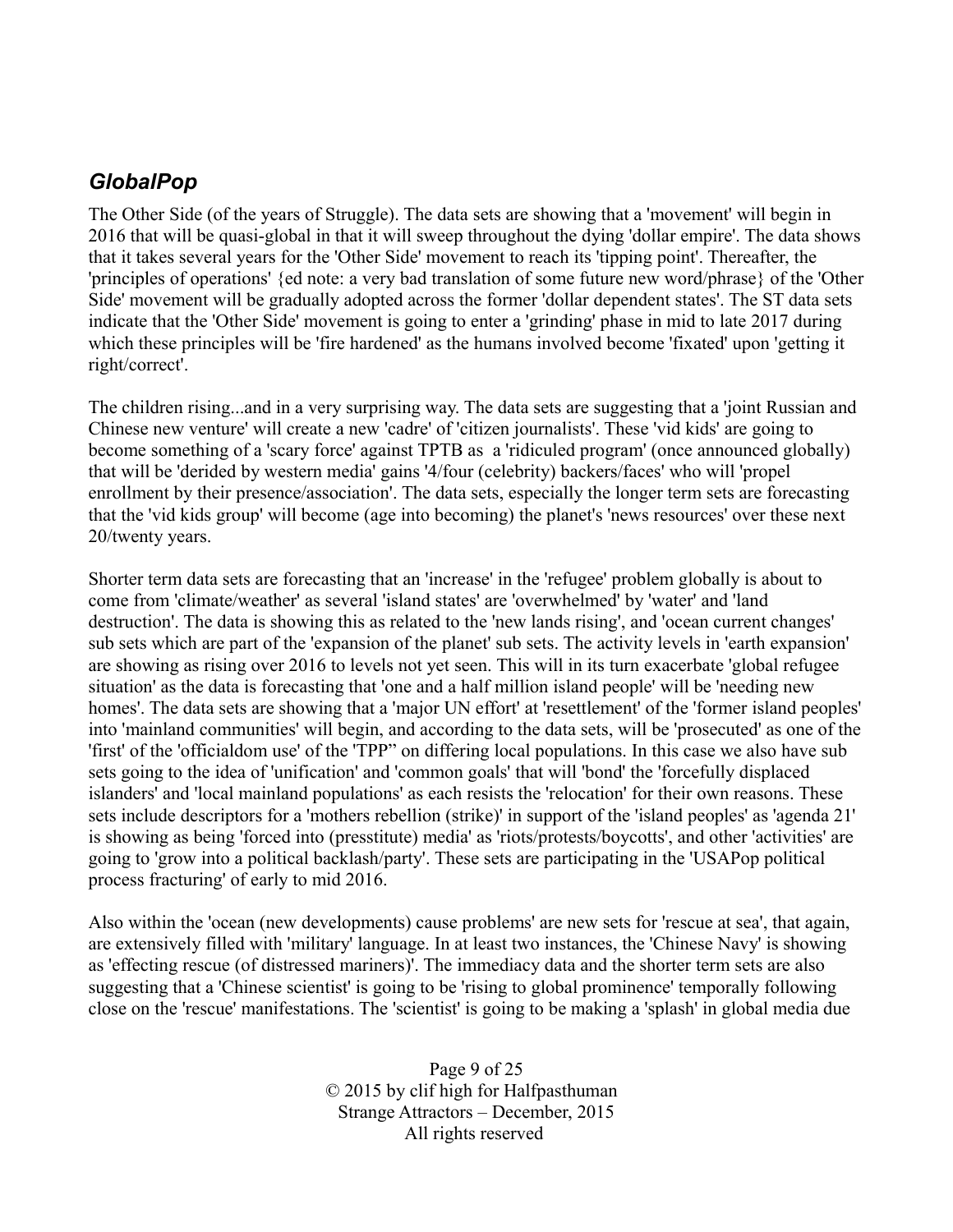to 'ocean resources' and something to do with 'gas diffusion (in water?)'.

Other instances of 'rescue' language will involve 'digging people' and 'vehicles (including a school bus?)' out of 'mud slides'. These 'mud slides' are mostly associated with the 'american continent', but over the course of Winter (northern hemisphere), the data suggests that both 'china', and 'russia' will be reporting instances of 'deluge induced mudslides'. Further data shows that an 'industrial accident' will also cause a 'major (disruptive) mudslide'. The data has 'spain' associated with the 'mudslide' but this may be due to the origination of the 'rescuers' and the 'toxic clean up party'.

New GlobalPop sets are growing with 'africa' as a geographic reference that shows that 'China' is going to 'displace' the 'western powers' from 'two strategic' points on the 'eastern african continent' such that 'howls of protest' will be heard from the 'dying political force/party' within the 'USA power block'. This 'howling' is described as being due to 'sudden, catastrophic loss of revenue' from 'bribes/kickbacks' from 'displaced western corporations'.

Yet again we have new sets surfacing for a 'pandemic' scare. These sets are going to a new form of 'swine disease' that will be 'touted to/used within' the 'western media' as another 'disease scare' is apparently needed by the 'msm presstitute propagandists'.

More 'diseases' language is showing up that is 'not within (the) plan'. Some of these sets are cross linked over to the 'Alaska incident' of 2016 and are part of a larger meme on 'space alien war'. See SpaceGoatFarts discussion. These sets are part of a 'creeping awareness' set within GlobalPop entity that are part of the 'exposure (of the) break-away civilization' to humanity.

# *EuropePop*

Instances of 'splash' as a descriptor set are appearing throughout the GlobalPop, SpaceGoatFarts, and Markets entities. This language is accompanied in many sets by 'upwelling', and 'seeping (to flooding)', and 'in creeping tidal flooding'. In some of these sets the language is clearly referencing 'water' based events, however we are also getting numerous instances of metaphoric use of the same sets being applied to 'politics' and 'finance'.

The data continues to grow in supporting sets for 'civil strife (warfare)' between the 'invading refugees' and the 'core peoples' throughout Europe. These sets are indicating a 'wave' of 'winter violence' which will leave many people without shelter in terrible weather conditions as 'arson (set fires)' will 'gain strength unexpectedly' and go onto 'destroy (burn down)' large urban areas affecting many thousands of people in the process.

The data sets are also pointing to the 'murder' of a 'religious figure/personage' in a German town will set further problems going. It appears as though a 'pastor' will be the victim, and his death is going to bring out one of the 'strangest forms' of 'anti-invasion' tactics we will see over these next few years. The data sets are forecasting a 'winter exposure' in which videos of 'bare breasted women with brooms and sticks and stones (and shotguns)' will both 'hold police at bay' by 'beating them senseless' and 'turn away (the invasion wave)'.

Numerous other instances of 'core peoples' versus 'invasion wave' are within the data sets. There are actually too many such new sets to even attempt to include a meaningful representation. This report

> Page 10 of 25 © 2015 by clif high for Halfpasthuman Strange Attractors – December, 2015 All rights reserved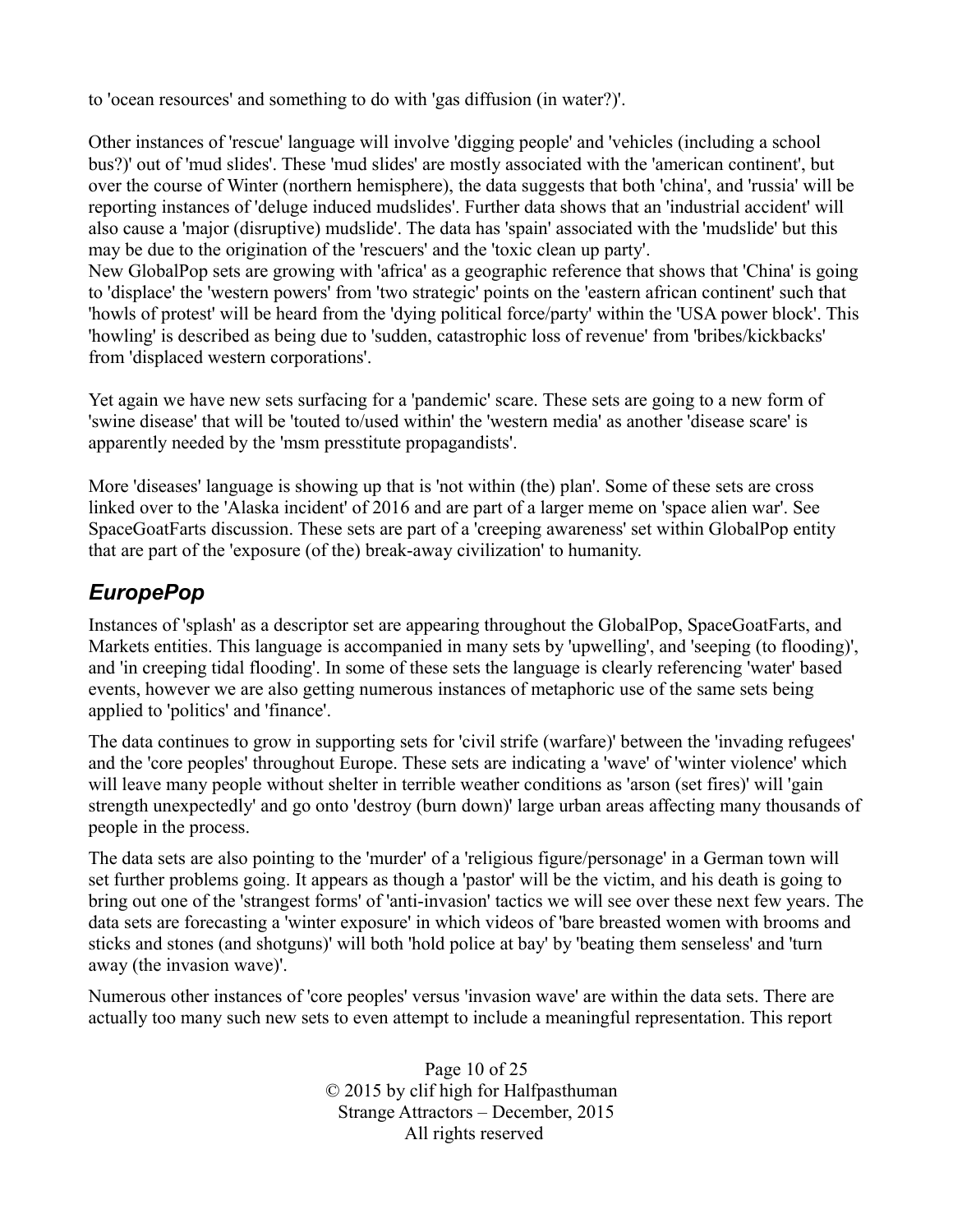would be in the hundreds of pages and never get out of EuroPop if that were to be attempted.

In a big picture perspective, the data is showing that the further north the location, the more the 'violence' and the 'scale' of the 'fights' between 'indigenous peoples' and 'invading refugees' will be visible. The data shows that the further south, the less the violence and the smaller the instances. In some sets the data would seem to be suggesting that whole 'towns' and 'villages' participate in 'defying local authorities' including 'police and military' to the point of 'break down of 'judicial (claimed) authority' as the 'defiance wave' settles in to the 'heart of the populace'. This 'defiance wave' is indicated to include 'actions' and 'tactics' deployed by local populations to 'prove their point' and to 'turn the (forces) back onto officialdom'. These sets include data going to the idea of 'deliberate misdirection (changing road signs)', and other forms of 'collective actions' to 'delude/deceive (both) authorities and invaders'.

In a humorous turn of the data, we have the forecast of 'large numbers (thousands) of refugees' being 'tricked' into 'settling on Rothschild property' by 'local populations'. This is apparently going to be a very visible 'prank' that will result in 'very bad blood' within the Bauer clan (Rothschilds) versus the local population such that 'exodus' is 'visible' as 'packing and moving' commences.

In other sets the 'refugee flood/invasion' is showing as 'triggering' the 'rise' of 'territorial political parties' that will be bringing the 'core peoples' to 'political power' in several countries, most probably starting in northern Europe. The data sets are suggesting that a 'murder' will trigger a 'reaction' that will include a 'march upon (refugee housing)' as well as 'local populations burning down the facilities'. This is further shown as causing 'arrests' by the 'national power structure' and a 'blizzard' of mainstream media news about the 'evil locals'. The slant portrayed by the 'national officialdom' will prove to be their 'undoing' as it will be 'antithetical' to the actual feelings of the majority population. This will cause a backlash against the 'national government figures' so severe as to cause them distinct 'security concerns'.

Shortly following the 'invasion of the castle (by refugees)' incident, the data shows that 'street battles' between 'armed invaders' and 'local youth' will erupt in which the 'local police' are 'victims' of a 'deadly crossfire'. Many of the sets in these linguistic structures are forecasting very vicious street warfare of a 'gangs fighting for turf' nature that will leave much of Europe horrified and shocked into mind-numbed states of 'denial'.

# *EnglandPop*

The data is showing that something 'big' is coming. There are 'crash' words associated with this something 'unknown big' that is going to 'splash' or 'splat' onto the 'A4'. This is going to be a 'something' that is totally unexpected given the 'venue' provided by the roadway. This area is extensively cross linked over to the SpaceGoatFarts entity where the termination sets include 'unknown', 'unexpected', 'not usual', 'lumpy', 'splat', 'splash', 'crash', and other sets going to similar types of descriptors.

Other aspect/attribute sets for the EnglandPop subset include data forecasting a 'political upset' that will be 'base level (grass roots)' and 'growing (a new) pyramid (of power)' as the 'establishment (parties?)' are forced to 'accept' an 'upstart/populist' and 'revolutionary', into their midst. Further, the

> Page 11 of 25 © 2015 by clif high for Halfpasthuman Strange Attractors – December, 2015 All rights reserved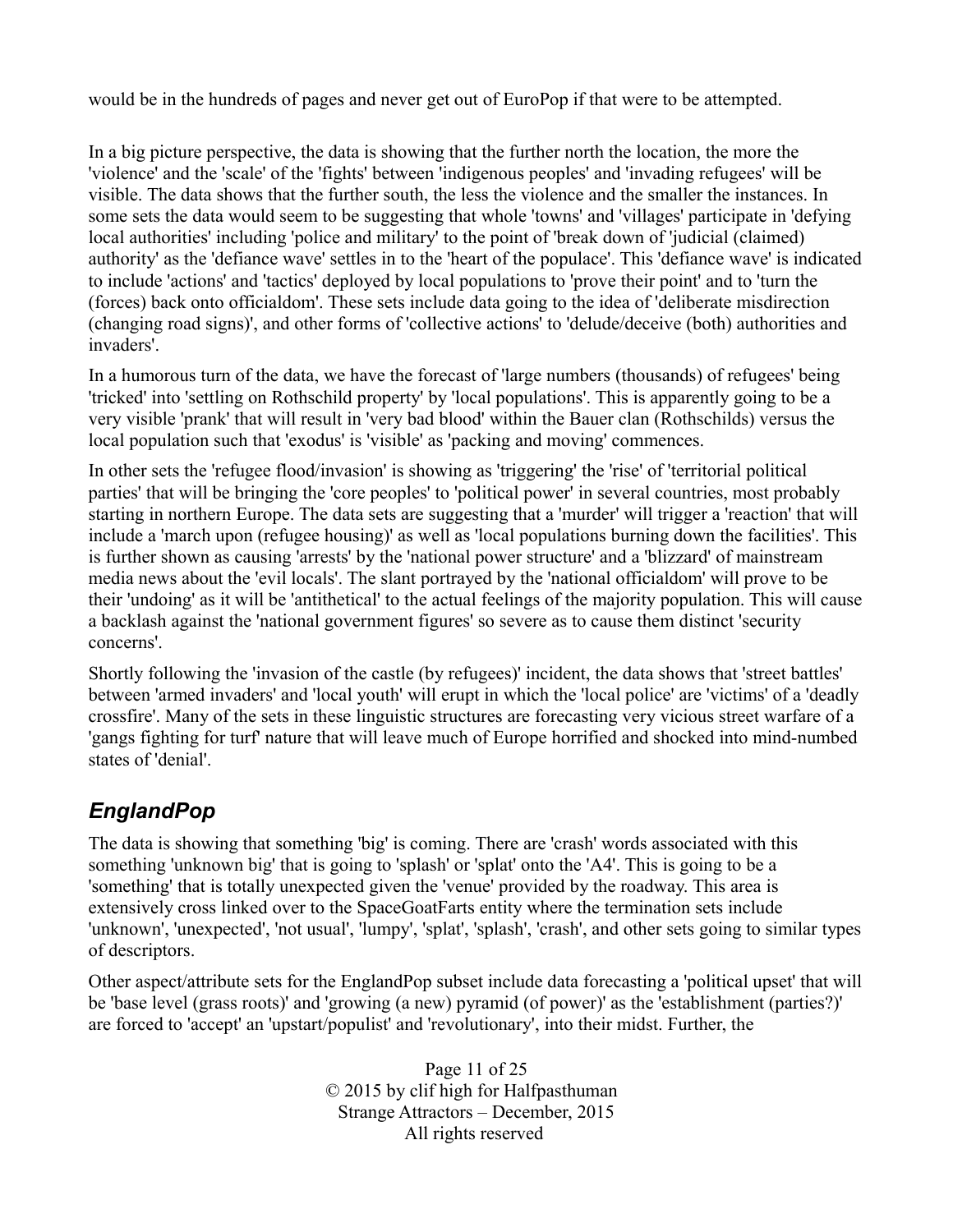'establishment' is showing as 'emotionally melting down/losing composure' as the 'upstart political novice' will 'insist on 100% 'transparency' by means of 'electronic devices'. These are from longer term sets that show the rise of 'transparent video activists' over 2016 who will merge into a 'new political force' in 2017.

Many new sets are showing up that are providing details around the idea of a 'crash' in London real estate prices as a 'major purchase' will 'sour' due to 'taxing issues'. This 'major purchase' of some significant real estate is a 'deal' already underway that will not only grind to a halt, but also cause other real estate purchases to 'cease'. New descriptors include 'skirting' being used as a 'reason' for the cancellation of the deal, but the actual cause is suggested to be 'tax regulations', and 'rapid imposition (of new circumstances)'. These sets are within the cross link chain of Markets entity that suggests that 'social upheaval' will be radically changing the 'spending plans' of many governments and other 'funds sources' such that 'real estate' in 'haven areas' such as London will take an extra large 'downturn' when the 'funds rapidly shift'. Other sets include 'chinese clawbacks (on corruption charges)' will also 'send a chill' into the 'global real estate markets'.

# *ChinaPop*

The 'China in Space' sub sets continue to grow. Many new supporting sets are indicating that 'good news' from 'space materials' in 'central china' is going to further propel (pun intended) the 'Chinese effort' to 'exploit (the) space (environment)'. This apparently will include the 'announcing of a mining effort' that is to begin in 2016. The supporting sets include descriptors for 'logistics' for what will be reputed to be 'the largest effort ever in human history'. These sets also include some new information to be 'returned from space' in early 2016 that is going to 'excite the masses' within China. Further, the 'excitement wave' is shown as being 'directed' by the central authorities in support of the 'New China, Space China' re-engineering of their social order.

The 'china in space' meme is going to be such a serious agenda of the central chinese authorities that it will, according to the data, will be 'sucking talent' from 'hollywood/media-land-USA' as the 'propaganda machine' gets geared up in a way not seen since the Mao's early days.

The data sets are also showing that the 'underseas mining work' by the Chinese would begin with some seriousness. As we have recently seen, China has announced very large underseas gold finds. Our data still maintains that the 'prize' is going to be a very sizable 'mass' of 'rare earths'. Even though China is already dominant in the area of rare earths, the data shows some 'lack' in what they produce that is the 'driving motivation' for these 'underseas mining works'. These sets within the 'rare earths' sets are cross linked to the Terra entity where they terminate in the 'rising lands' sets; and in the SpaceGoatFarts area where a 'new (metallic) crystal rare earth' is showing as being a 'key' to the 'new electrics'.

Other areas within the ChinaPop set include a higher degree of strangeness as there are new sets for 'UFO' wave and 'contactees' and 'mass sightings'. These last two are indicated to cause some concern for the 'authorities' as they will be 'trying to learn' about the phenomenon as it is unfolding and 'growing' around them. Again, cross links from these sets to SpaceGoatFarts. And may be related to the 'success in space' language that is forecast to be a 'pivot point' for the 'authorities' in their 'propaganda' agenda.

> Page 12 of 25 © 2015 by clif high for Halfpasthuman Strange Attractors – December, 2015 All rights reserved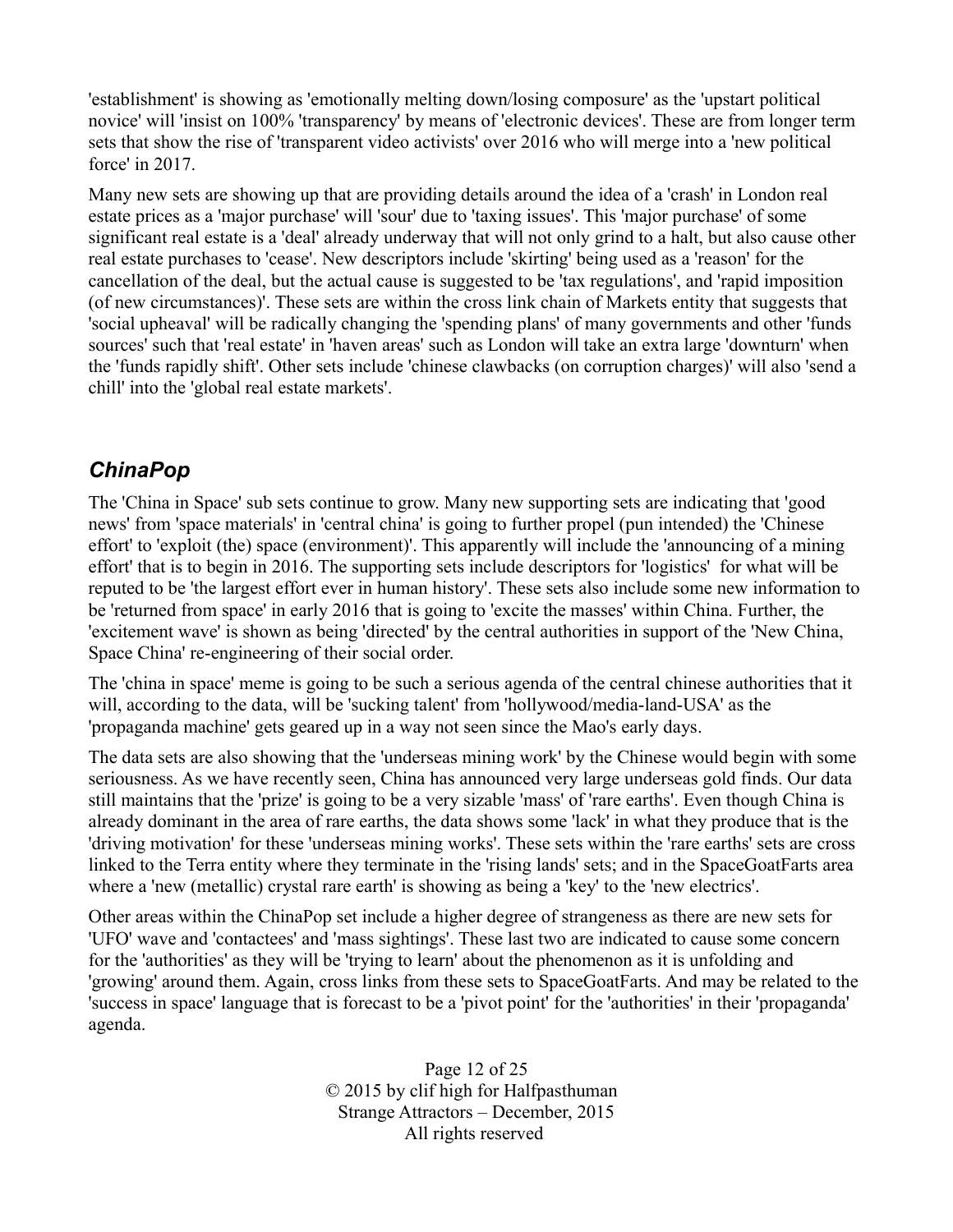Other 'oceans' related sets include 'new naval ship (types)' are going to be 'seen' as 'china' sends 'the military' to the 'arctic'. Other sets also include references to 'antarctica'. In both sub sets the data shows that the 'sheer size' of the 'chinese arctic/antarctic expeditions' is going to be 'shocking' to 'western military analysts'. The 'arctic interest' of the Chinese authorities comes into modelspace temporally close to the 'UFO' wave of 'strangeness' that will be reported from Alaska. See USAPop.

Some new sets are indicating that 'unstable ground' in an area south of Mongolia will be of a concern to the Chinese authorities and in turn is indicated to produce a 'big excitement' over the 'accidental discovery' of a truly 'ancient site' that will include 'tens of thousands of artifacts'. These 'artifacts' are indicated to be a analogous to the 'King Tut' treasures, only more 'science focused' rather than 'clothing and funeral material'. These sets are cross linked over to the Terra entity were they terminate in the 'expansion of the planet' sets. These sets are cross linked to sets going to the 'discovery' of a 'cave system'. The new sets link the much older find (of the caves) with some 'new exploration' as a result of this 'unknown' issue with 'ground stability' in the region. The 'cave' find sets show that the 'artifacts' were 'created' and 'used' in an 'underground society' rather than merely being 'buried over'.

Other new sets within the ChinaPop are indicating that the 'divisive' nature of 'chinese society' will be seen by the 'authorities' as China's largest problem looming over the next '20/twenty years'. This 'concentration' of 'thought' about the issues involved in 'keeping China together' will surface in the form of 'new efforts' and 'new money' being put into 'social engineering'. The data sets are showing that the tip of this effort will become visible over early 2016. The cross links would seem to indicate that the authorities are will 'bind' China to 'space' in a way not seen since the 'space generation' in the USA in the 1960's. Curiously, Hong Kong will be a center of the 'social engineering' that will be 'folded over China' like a 'deep wool blanket'.

# *USAPop*

The new data sets for the 'fracturing of the political process' within the USAPop have been joined by new growth in 'political crises' from the immediacy and shorter term sets. These sets are suggesting that 'both political parties' are going to 'come unglued' as we move into 2016. The data sets are suggesting that an issue of 'mental infirmity' will arise due to 'actions on a stage' as well as 'videos of mental breakdown(s)' reaching 'visibility'. In other sets we find that 'strategic money (those who pay)' will 'abandon the presumed candidate' as several forms of 'serious/deep and wide spread political protests' emerge around the personality involved. This 'late state abandonment' is part of the 'fracturing process' that will bring the 'political dissolution' out into the open. The data suggests that the 'first' in a series of 'major political crises' will emerge late in the first week of December that will come to dominate the rest of the month insofar as the 'political discourse'. This is a significant temporal marker for the fracturing of the 'aspirations (of those who back) the political candidates'.

Other new sets are going to the 'crash' of the 'neo-lib/cons' in 'washington DC' as 'several breakdowns' occur within the 'money system' that supports their 'academic model'. These breakdowns are indicated to 'gut (like a dead fish)' the 'political teams' that have been 'assembled' as the 'participants flee (the signs of a loser)'. These sets relate to the problems caused by the 'washington dc power cabal' in the rest of the world. New attempts to 'create a new front' of 'concern/worry' about 'violence' are going to

> Page 13 of 25 © 2015 by clif high for Halfpasthuman Strange Attractors – December, 2015 All rights reserved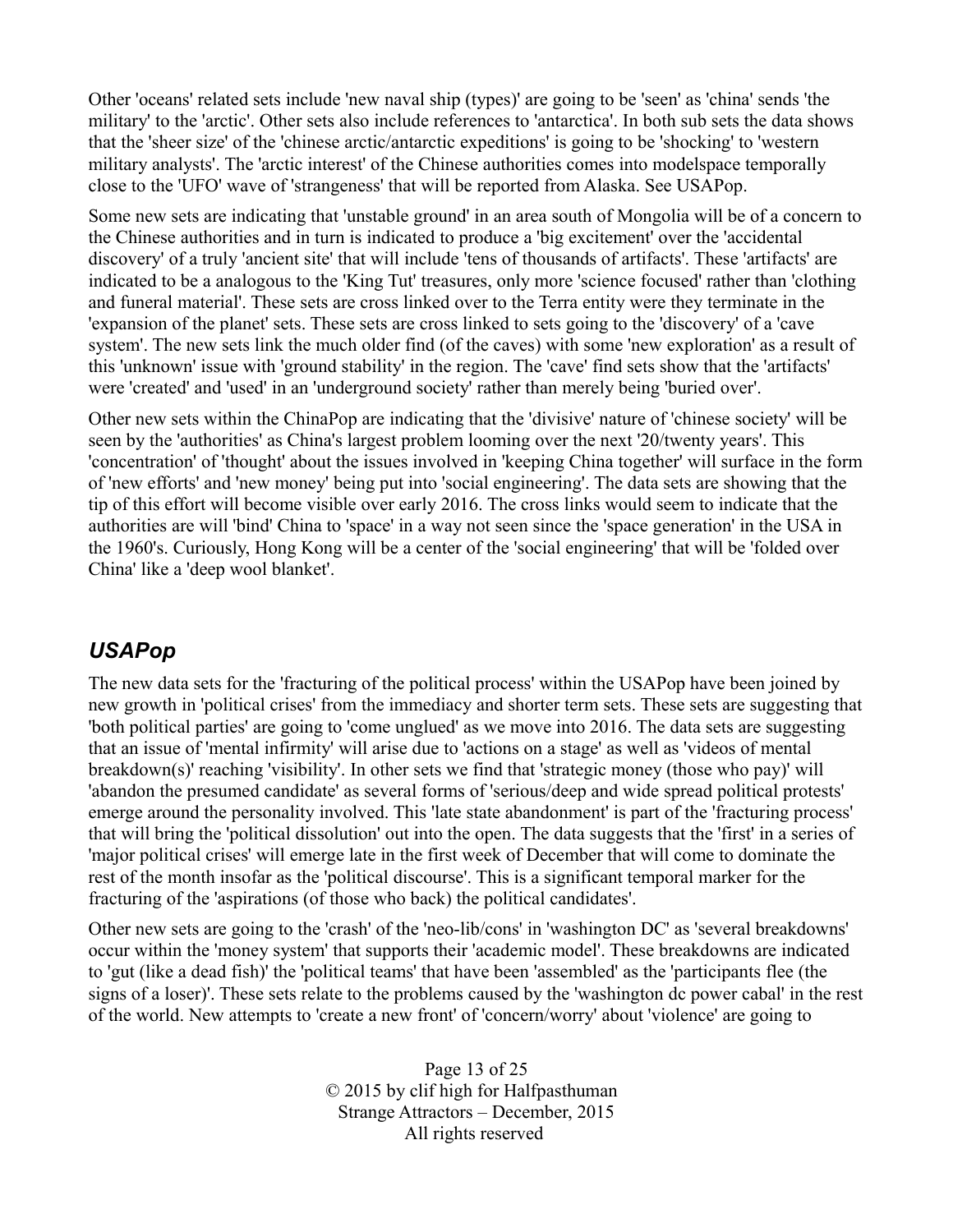'backfire' on the 'neo-con-libs' as they will become 'hostage' to their 'own (created) drama' and 'unable to extricate themselves'.

The data sets are presenting us with some very odd new sets. Many of these, while cross linked over to the SpaceGoatFarts entity, are directly held in multiple forms within the GlobalPop entity. This means that the central meme is likely to express in a number of variant forms. As an instance we find data about 'mold' showing up in 28/twenty eight different instances in the GlobalPop. Most of these have cross links over to the Terra entity. Some are suggesting that a 'mold poisoning' will occur from 'contaminated grains/flours'. This episode is showing as being reminiscent of the 'ergot fungus' poisonings of the middle ages in that there are descriptors for 'hallucinogenic effects' and 'long (hours of) hallucinations'. These sets are showing as affecting a large number of people and having long term effects on the food supply.

Further sets are showing what will be described as a 'bizarre infection' in which many 'wig wearing people (primarily women)' will be 'crippled', and 'maimed' and 'damaged (mentally)' by 'mold infection' in 'attached hair'. Seen at first as a 'geographically limited mold infestation', the story will change as the 'bizarre infection' starts showing up 'across the continent'. Some of the 'symptoms' to be reported will include 'sloughing skin', 'rapid (total) balding', 'pitting (of the skin/scalp)', 'stench', 'oozing', and other 'mold outpouring', including 'spore releases'. Apparently it will be discovered (after some time) that it is the 'spores' that are causing the 'mental imbalances', and 'crazed behavior'. This is showing as developing (long term data) over these next 2/two years such that within 4/four years, the 'mold' has transformed the 'global hair industry'.

Further new sets for 'mold' are also within the ' cosmetics' sub sets in which we find that 'contaminated ingredients' will start a major 'mold scare' about 'make up' that will be found to be the cause of serious skin disease. Other 'make-up' language shows up in sub sets of the 'scam/fraud' sets that are Markets entity cross linked. Apparently the issue of 'age dating' of cosmetics and what can be called 'natural' is going to emerge into mainstream consciousness as a result of the 'contaminated ingredients'. This set has emotional tone levels that suggest that a 'whole country' will be 'banned' from 'sales of [unknown]' into the 'USA cosmetics markets' due to the 'high levels of damage' produced by the 'fraudulent ingredients'.

Other issues are forecast by the data sets to be dominating as we move through this next year. In longer term data the new and growing sets have 'an armed confrontation' between 'state(s)' and the 'federal government' as 'borders are closed' and 'refugees refused entrance'. This appears in the data sets as a 'western state versus eastern power block' confrontation though the mainstream media. In much of the new sets are cross links over to the Presstitutes entity where the terminating sets include bespoke 'propaganda', and 'push (for) internal war'. These sets may be forecasting their temporal markers as early as 2017.

The data sets within USAPop also contain growth for 'secession' and 'governors (deposed)' and 'coup de tat', and 'take over', and 'mob(s) rampaging through state capitols' and other language indicating a 'political process' in turmoil. The new growth sets are pointing towards 'hyped up media reports' about 'refugees', and the 'presidential election cycle' as being huge contributors to the upcoming 'revolt of the governors'. The gist of the 'battle' will be about the 'imposition' of 'jihadists' on 'local states rights' and the 'conservative populations' of the 'states chosen' by 'presidential decree' to be 'recipients' of the

> Page 14 of 25 © 2015 by clif high for Halfpasthuman Strange Attractors – December, 2015 All rights reserved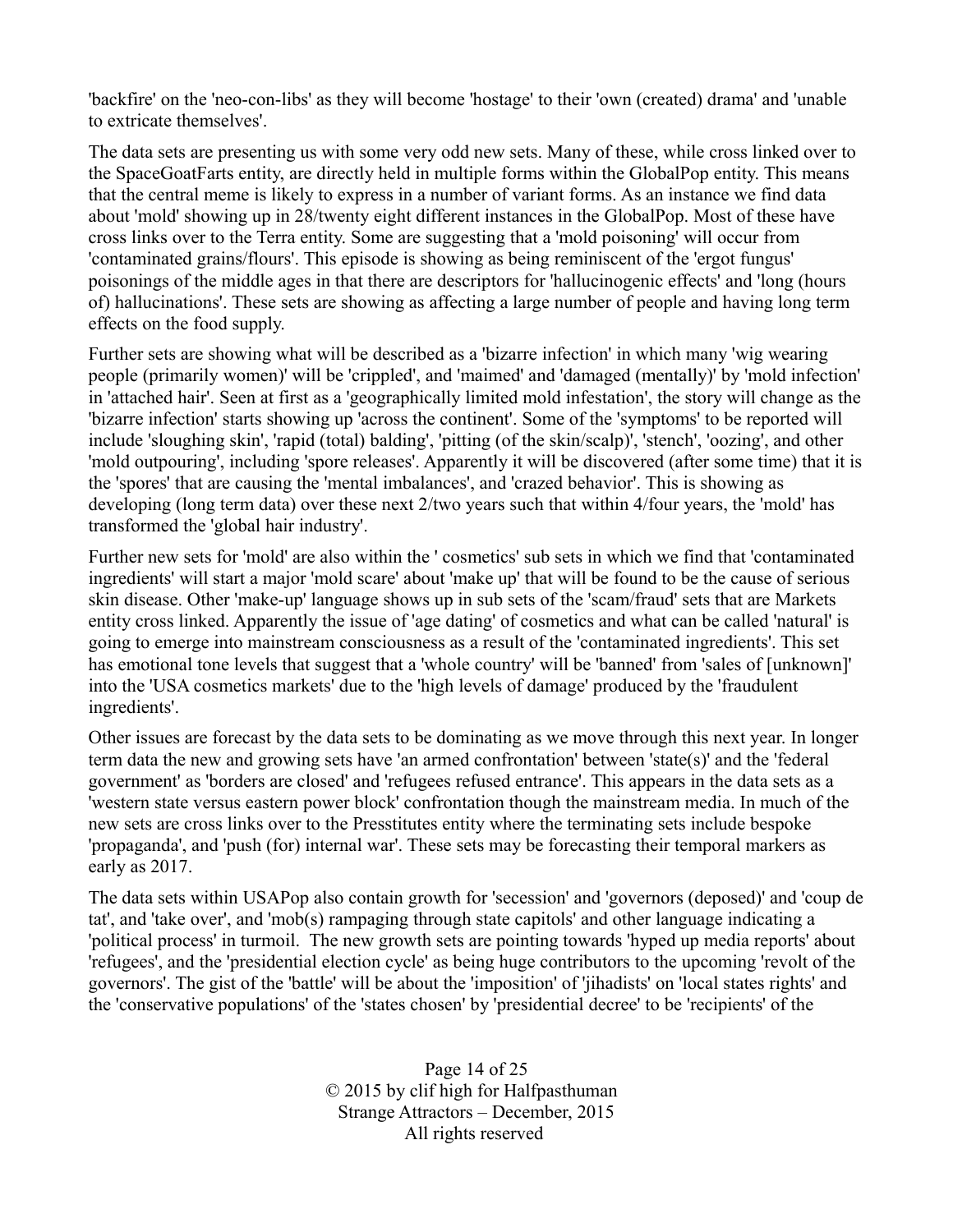'refugee flights'.

The data sets for the 'resistance (to muslim invasion) movement' are cross linked internally within GlobalPop and are suggesting that the 'swedish experience' will be used as a 'metaphor (for) american future unless...'. These sets further are repetitiously filled with cross links that show the 'anti-refugee movement' within USAPop will be 'citing recent european street battles' as 'reasons to resist now'. {ed note: these 'recent european street battles have yet to be manifest. These are upcoming 'core peoples' versus 'armed invaders' battles.}

The data is drawing a picture of a very confusing time where 'existing (boat people) refugee crisis' is being used as 'reasons' to 'refuse to take muslim refugees'. The detail sets would seem to be suggesting that large populations of 'displaced persons' {ed note: apparently NOT muslim nor from middle eastern regions} are living on 'container ships' and other 'moored vessels' on the 'west coast' of the USA. Further sets would suggest that these 'displaced/uprooted/washed away peoples' will be 'resettled' in 'hundreds of thousands' all along the 'west coast' in what will be called the 'federally NON funded refugee resettlement processing camps'. Many of these centers will be the 'FEMA' camps that the government has been so cagey about having set up. The data sets are showing that the 'resistance' or 'anti-refugee' movement will use the 'existing humanitarian crisis' as a 'first response' along with 'no' when informed by the media that 'tens of thousands (of muslim refugees)' are being 'flown in at government expense'.

The data is suggesting that there is a 'hidden plan' that will be 'surfacing' for 'hundreds of thousands' of 'refugees' to be 'resettled in western states' that will set off a 'political fight' that the 'eastern power block' is going to 'totally misjudge'. The data sets are forecasting that the 'eastern power block (aka officialdom at the federal level)' is going to 'think' the 'confrontation' is 'merely about paper dollars' and 'negotiations' when it will end up as a 'bloody, armed conflict' that will forever alter the nature of the 'special relationship' of the 'federal government' to the 'western states'.

The data sets are showing that the 'revolt' will include 'seizure of vast tracts' of 'claimed federal lands by state government officialdom'. Further these 'seizures' are showing as including 'military bases' which will incite all kinds of problems as differing base commanders react to differing circumstances in different states. In some cases the 'bases' are showing as being 'occupied by states soldiers' without incident while in other sets we have data suggesting that 'air planes' and 'bombing' will be used against local militias by 'isolated military bases'.

Much of the 'resistance (to federal imposition)' language is also extensively cross linked into the 'election cycle' language and is in supporting position to the 'fracturing (of the) american political system (two-party oligarchy)'. It is as though the data sets are forecasting a 'political secession' a year or so ahead of actual 'secession events'.

Returning to shorter term data sets we find that 'Alaska' is going to be rising in the 'public awareness' from its association with the 'political crises' up coming, as well as 'earth expansion manifestations', and from some 'deep woo-woo (officially denied UFO related strangeness)'. The 'alaska' sub sets are growing very rapidly in a number of sets that all contain sub sets for 'movement (of personnel)' into 'new facilities' that will be 'hastily assembled and relocated' in order to 'provide logistics support' for the 'large groups' who will be required to 'cope/deal/resolve' the 'officially denied crises'. A lot of immediacy data going to the idea of the 'strangeness' to start appearing in Winter, 2015/2016, as well as

> Page 15 of 25 © 2015 by clif high for Halfpasthuman Strange Attractors – December, 2015 All rights reserved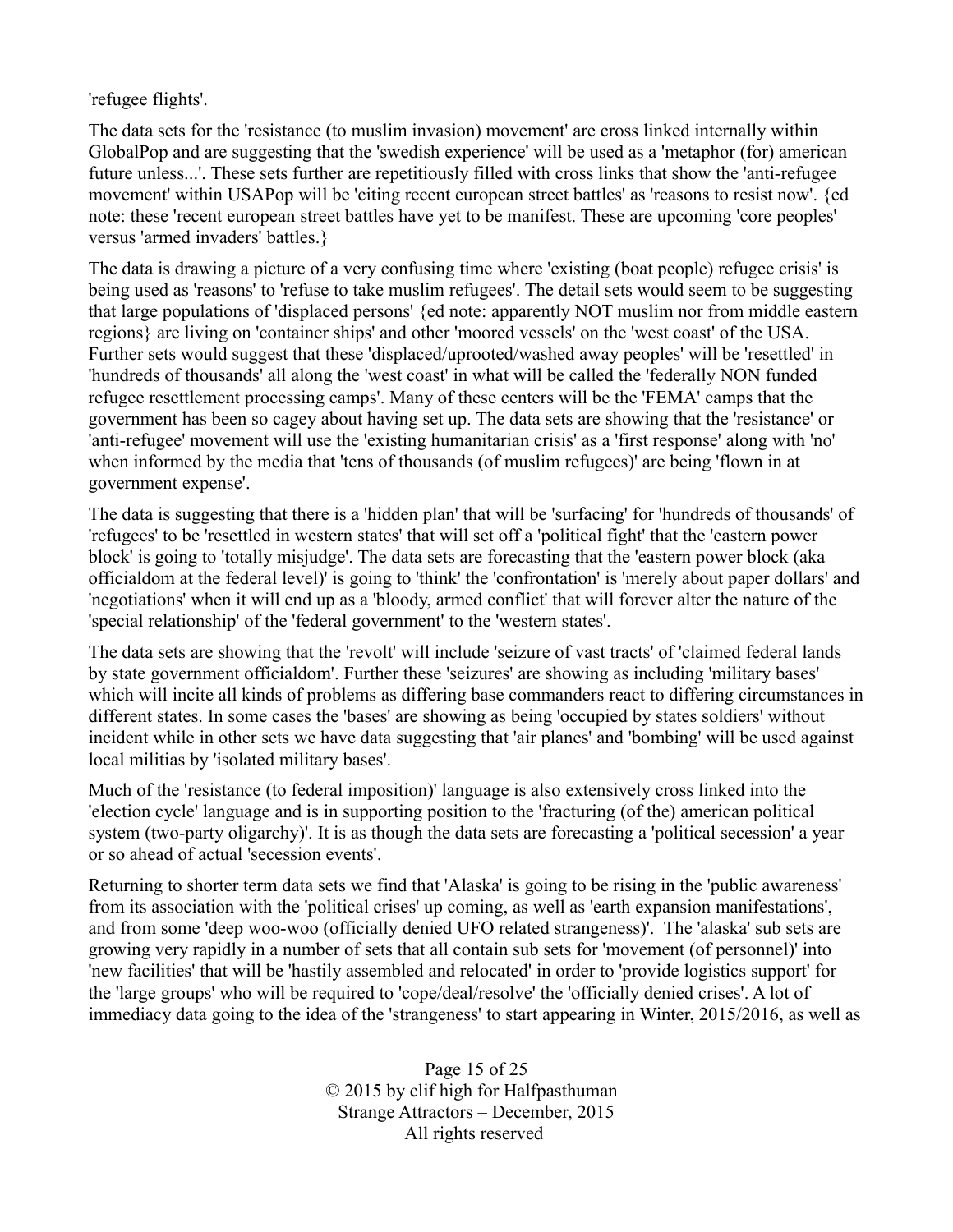the 'UFO' 'problem' that is described as 'plaguing (the) US Air Force' (and HAARP).

# *Markets*

The immediacy data processing for this report is showing that the 'federal reserve makes a bad decision' language will manifest before the end of December. The data is clear that a rise in interest rates is going to be as 'destructive' as not raising rates. The data sets for the 'caught (by your foot) in a trap' language is growing within the 'federal reserve sets'. The data sets accruing to the 'decision' sets are all negative and all go to the idea of a 'first (and a minor one) crash' of the 'bonds', and following that is a 'grinding down (slow crash)' of the 'equities', and a 'plummeting (downward)' of 'real estate prices'.

The 'commodities crash' that will accompany the 'bad decision' of the 'federal reserve' is indicated to appear in December. The 'contracts failure' is showing as going to 'trigger (instant) returns (on loans)' as a result of 'rapidly rising dollar' (albeit temporary) that causes a 'freak-out' on the 'bank' side of the 'commodities loans'.

The dominating new data sets are within the Markets entity and are referencing via shorter term values the 'paper debt crash' of March/April 2016 in which the dominating rising supporting sub set is labeled as 'debt destruction'. The level of the 'debt destruction' is showing as being 'crushing', and 'debilitating (to government/federal reserve/banks)', and 'stopping (military development projects)', and 'exposing (deep secrets)' as 'funding halts'. Many of the supporting sets for this last group go to the idea of a 'huge layoff' of 'workers in secret government programs'. Some of these sets are going to the idea of 'intergovernmental fighting', and 'international government in-fighting' as being the 'proximate cause' of 'sudden funding cut-offs'.

The 'debt destruction' wave is described in the supporting sub sets by labels such as 'bone deep', and 'eviscerating', and 'hemorrhaging'. {ed note: when human body parts or processes are within label descriptors we take these very seriously as they are very primal archetypes within our work.}

The 'debt destruction' is indicated to manifest as 'bankruptcies' and 'refusals (to) honor (paper debt obligations)'. The supporting sets contain specifics about 'banks' and 'insurance' companies that will go into 'lock-down' as they 'scramble for liquidity'. The data sets show that for the most part, the 'sought after escape (from debt destruction)' is 'not available' as the 'global liquidity levels' fall dramatically. As modelspace is progressed through December of 2015 we encounter the first of a series of 'banks in distress' sets that combine in the March/April period to form supporting sets for 'global liquidity crises' and the 'destruction of dollar/paper debt'. These first 'hints' of the looming 'liquidity disaster' will show in late December as 'banks' in USA will have a 'hiring (bonus) freeze' put into effect. The real key is that this is apparently a 'secret' that will leak into the 'financial propaganda press'.

The data sets are showing that the 'stock market crash (of March/April 2016) is going to be temporally coincident with 'gold (no offer) markets' in which the forecast is that 'days/weeks' will be coming where there is 'no gold (to be) sold' in 'officialdom "markets"'. The first of these 'incidents' of 'failure to deliver/no offer/none available' periods is showing in the data as modelspace is progressed through March and April of 2016. There is so much new data, and so many of the new sets are affecting the Markets entity, that it is difficult (at this point) to pin down any time frame closer than a 2/two months

> Page 16 of 25 © 2015 by clif high for Halfpasthuman Strange Attractors – December, 2015 All rights reserved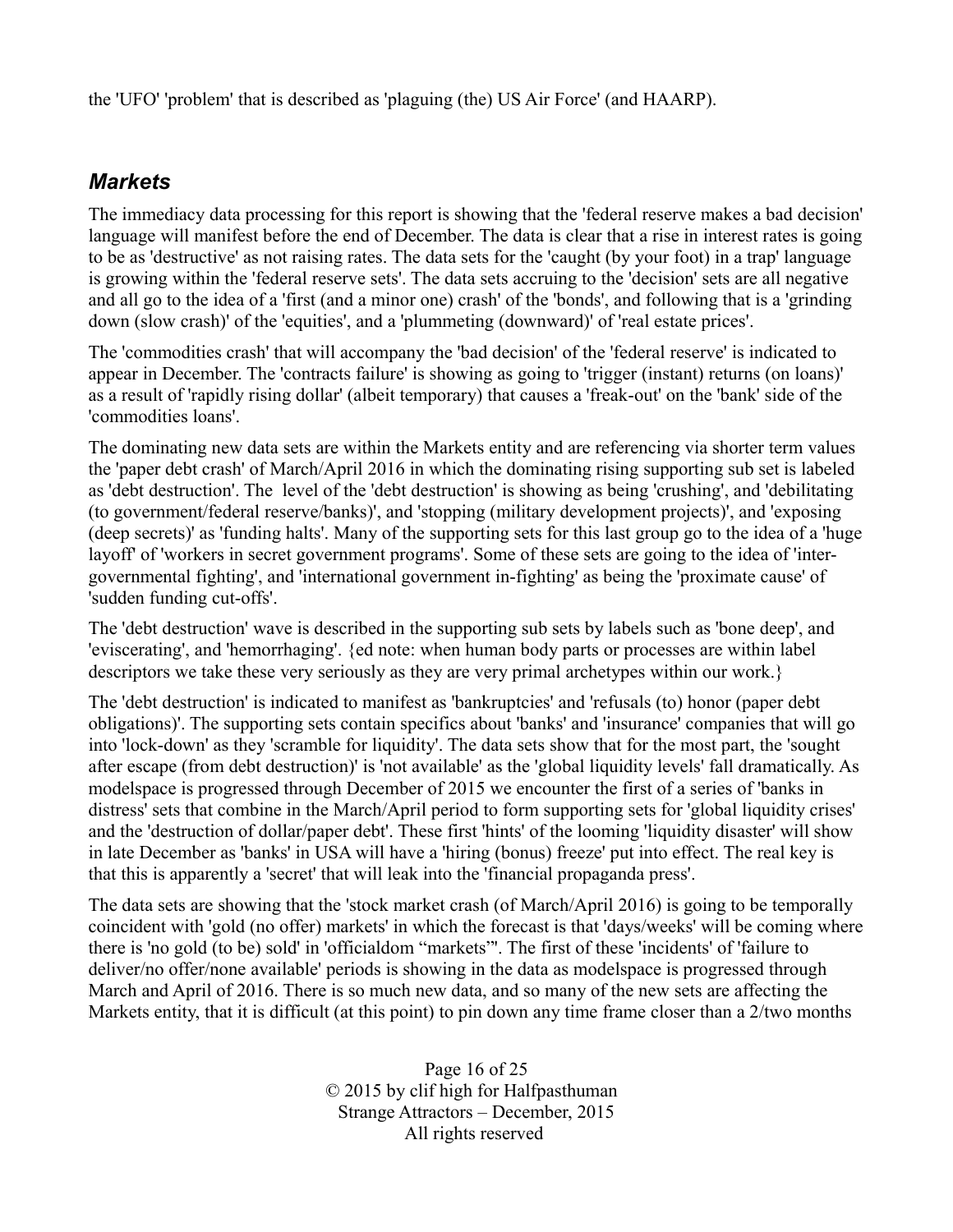range. The 'no offer' period will begin with a 'day of visible scrambling' that will show 'panic' on the part of 'participating members' on global financial media. This will then trigger a 'refusal' to 'deliver' that will be part of the process of the 'no gold offered' day that will 'rock markets'.

The data sets are indicating that Bitcoin will enter a period of 'contention' within the context of 'officialdom' that will 'run its course' very much like a 'lawsuit'. The 'contention' is showing as ending its 'influence' in early December as it is very much limited to the Europop and its variant of officialdom. The data shows that BTC will be entering into 'acceptance' within the 'cafe scene' of Asia in general with specifics for 'Singapore', and 'Hong Kong/New Territories', Malaysia, Philippines, and Southern India. These sets include references to the 'golden treasure wallets', and 'wallets' that will become 'family treasures' as 'inheritable property'. Other areas showing adoption include the 'maritime communities of Asia' and northern Africa.

The data sets for 'gold', specifically NOT including silver, show that 'gold' is going to 'hold sway' over the 'global economy' for 'over 25 years'. The data shows that the 'price' of 'gold' in 'dollars' will be 'catastrophic' for the 'central banks' near mid 2016, but that from that point forward, 'gold' is described as 'taking hold' of the 'global economic system' over the course of the next 4/four years. This is not referencing 'silver' as these sets are going to the idea of 'gold (and later bitcoin)' emerging as 'sovereign' and 'large trade settlement means'. Further, 'gold' is showing as being the 'pathway' for 'silver' as it becomes the 'settlement means (for daily life)'. It is at this point in late 2016 that the 'greek and turk silver mining' at the 'bottom of the agean sea' starts to emerge into visibility. These sets continue to show that a 'greek shipping owner' is going to 'bond with' a 'turk (former military? Academic?)' who will provide the 'underseas understanding'.

The data sets are presenting new growth in longer term data that would have 'silver' reaching over '1/one thousand dollars' per ounce as the 'dollar dies' over 2017 and 2018. However we need to note that much of the bulk of the increase in 'dollar prices' for 'silver will emerge in the 'daily hyperinflation' that is showing as beginning in mid 2016 (actually hits modelspace about mid July). Modelspace continues to gain supporting sets for 'silver too precious' to be used industrially, and for many more 'copper laboratories' to begin 'announcing materials breakthroughs' in 'replacing silver' in many applications. One rising set within the data will be of a surprise in that the 'biocide properties' of silver will be 'surpassed' by 'new discoveries' in 'bio-active copper' that will lead to a minor boom in 'copper utensil use' and new 'copper tools' of all kinds. These sets and others with 'base metals (new properties) exploration' are within the supporting groups for '\$1000+ silver (per ounce)' as the 'financial debt system' undergoes 'transformation' over 2016 through 2020.

NOTING the above, the immediacy data sets are suggesting that a 'rapid rise' in the 'relative value' of the 'US dollar' in relation to 'other currencies' is, over the first half of 2016, going to cause a very strange circumstance in which the 'paper dollar price' of 'silver' from the 'authorities' is going to 'drop', while the 'availability' of silver also drops, and yet the 'rising price' of the 'dollar' is going to cause the 'value of silver coins' to rise rapidly such that 'premiums' to obtain 'silver-in-hand' will also rise very rapidly such that even as the 'officialdom price' for 'silver drops', the 'actual cost' will rise. These sets are for the 'usa dollar (federal reserve note)' only as the data sets show that the 'crushing (of the) currencies' versus the 'dollar' will cause 'large price spikes' in silver in those currencies.

NOTING the above paragraph, the data sets show that this situation of diverging paper price to silver

Page 17 of 25 © 2015 by clif high for Halfpasthuman Strange Attractors – December, 2015 All rights reserved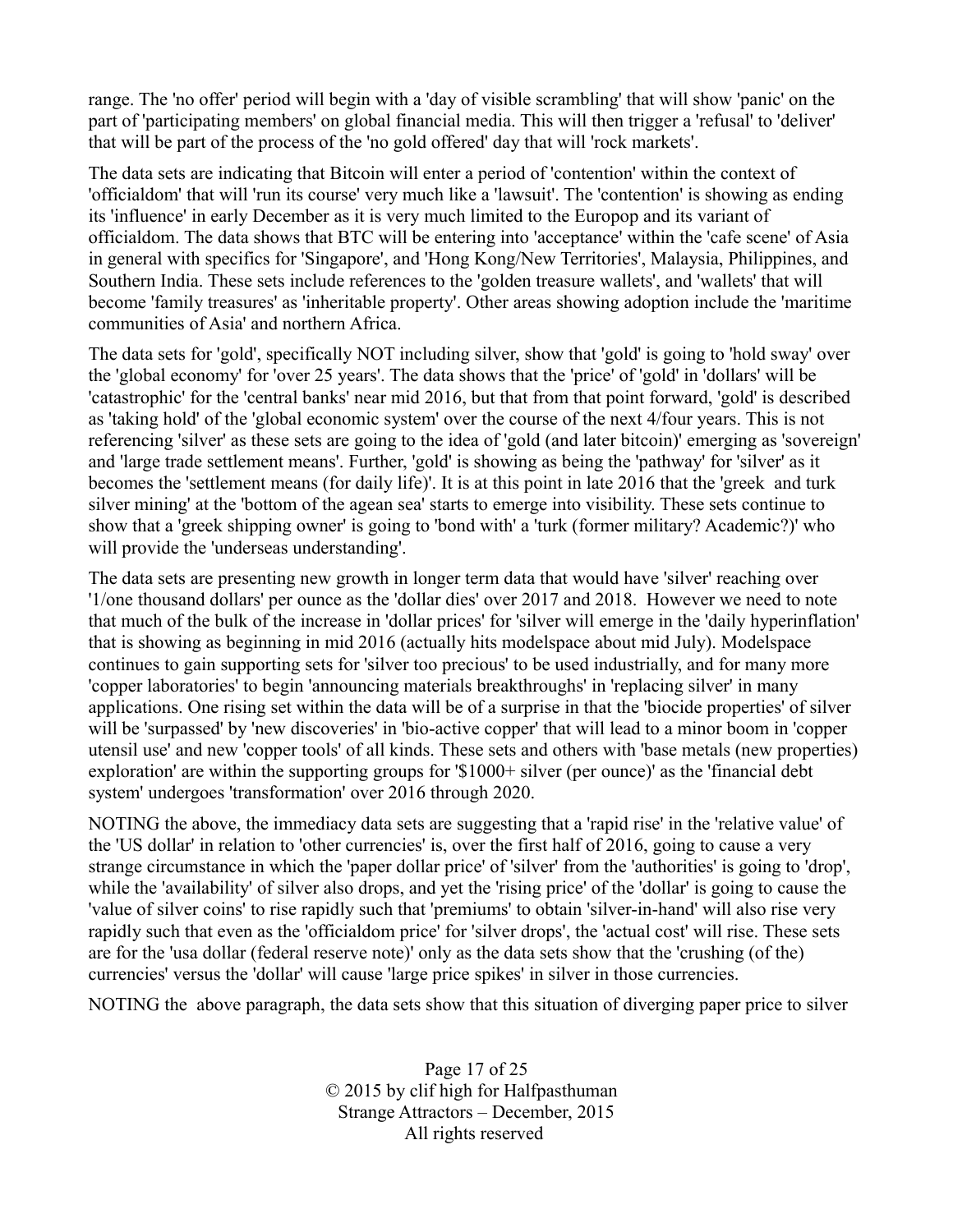delivered costs does not last long. The data sets within the silver sets gain new supporting values from the general 'hyperinflation' sub sets that move into position around mid 2016. Further, the forecast 'silver price drop' is from the 'plateau (of new, higher price in dollars)' that is still showing as moving into place in December and solidifying through the 'crashes (in paper debts)' in March/April of 2016. Also of note, many of the 'silver' sub sets are extensively internally cross linked within the Markets entity over to terminating sub sets within the 'bad decision (by the) fed' set.

The immediacy data sets are showing that 'silver' is going to reach an emotional state of 'advancement' as December passes. In supporting sets we find that 'observation (of world threats)' will be a 'factor' in 'parallel maneuvers' that are going to propel the 'advancement'. The 'pricing mechanism(s)' for 'silver' are described as being 'recreated' from 'fundamental (building) blocks' as the 'old system' has reached a point of 'daily hardships'. These 'hardships' and 'burdens' on the 'financial (paper) system' reach a 'severe bending point' in early December that begins to 'propel' the 'influence' of both precious metals and bitcoin into prominence. These sets are gaining supporting sub sets with descriptors that suggest that 'gold' and 'bitcoin', and to a lesser extent, 'silver' are going to 'shift' into becoming 'settlement commodities' as 'geopolitical tensions/problems' cause 'breakdowns' in the 'former mechanisms'.

There are a number of sets going to 'weighing scales' language that will be used in conjunction with precious metals and 'silver and gold sales' and other such instances of 'silver' related linguistics. The data sets are referencing the appearance of the 'weighing scales' language (in its broader form, so a wide(ish) meme) as a temporal marker for both the visible appearance of the 'daily hardships' within the 'financial system' and the 'silver (trailed by gold and bitcoin) exuberance'. These sets are suggesting that the appearance of this temporal marker language can be taken as a good omen for 'silver, bitcoin, and gold' in that order.

Also associated with the rise of currency prices paid for both precious metals and bitcoin are indications that the 'cafe scene' in China will become a 'distributed system' for 'pan Eurasian precious metals trades'. While the language is a bit obscure, it would appear that some form of a 'social milieu' will form or rise up from within the Chinese 'cafe scene'. Apparently this 'scene' is mostly male, and that these 'cafes' are also to be considered as 'educational centers' and 'networking hubs'. Within that understanding, the data is forecasting the rise of several new 'personalities' who will make their mark on the global 'precious metals (and bitcoin)' stage from their 'writings and speaking engagements'. At least 2/two of these individuals (young males, one Han chinese, the other from an ethnic group in NW china) will be 'encouraged' and 'supported' by the central Chinese government as it will 'suit their (long term) goals' to have 'certain things known'. Further, the data sets are showing that, over time, the 'educational opportunities' of the 'cafe scene' will become a 'cultural (parallel) educational system' for those chinese interested in business, not 'schooling'. The data sets are suggesting that the YouTube volume from the 'chinese cafe scene' will escalate until it appears to dominate from 2019 onward. Note that the central chinese authorities will extensively monitor the 'cafe scene' beginning in late 2017 after a series of 'incidents' occur as a result of the 'trading bots' and 'distributed corporations' conceived within several of these 'cafes' will 'get out of control' and cause a 'global panic' in 'bitcoin futures trading' among other more 'unique' trading vehicles available at that time.

The data sets, both the immediacy data and the shorter term values, contain new sets for both the 'silver' and 'gold' sub sets that include descriptors for 'drama (of collapse) of the markets', and 'closure (failing) against (contracts)', and 'falling (dollar values) contribute (to) derivatives cascade'. Other new

> Page 18 of 25 © 2015 by clif high for Halfpasthuman Strange Attractors – December, 2015 All rights reserved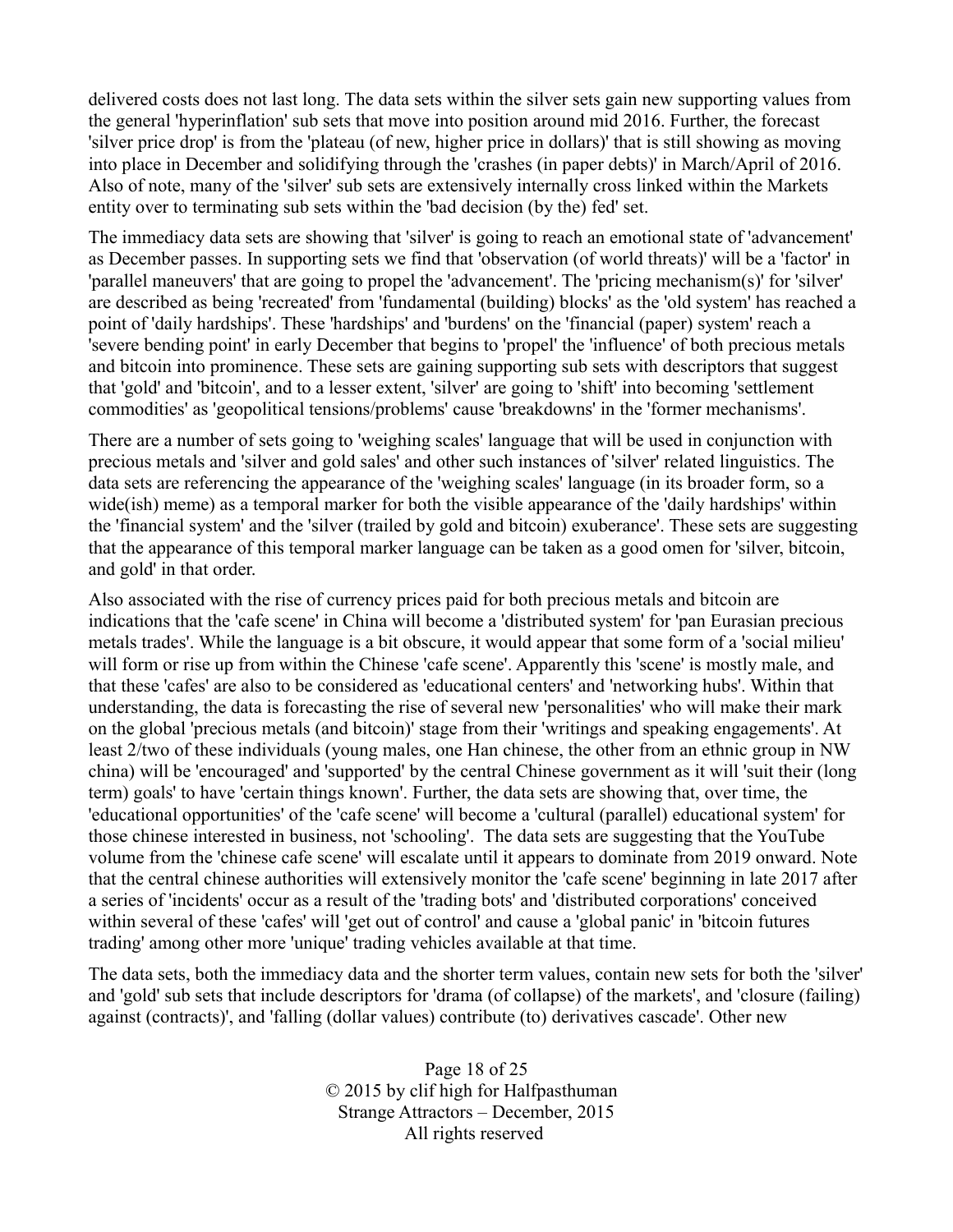supporting sets include 'momentum (shift) creates (broken backs) of trade strategies'. Further sets include 'obvious break (from control)' and 'obvious failure (of conspiracy) brings shouts', and 'destructive breaks (crash) global markets', and 'stocks (erode/suck) value' {ed note: through to March/April of 2016 when they 'plummet' }.

The data sets are also showing that by mid Fall, (northern hemisphere), 2016, the 'bonds markets' will be 'dregs' and 'debased' by the preceding 6 months. During these upcoming '6/six months (of) paper burning', the exciting 'destruction' of the 'sovereign/corporate bonds' will be of such a magnitude that 'all eyes (of GlobalPop)' will be 'frozen to views' of the 'world (of paper debt) burning'. Many of the sub sets include continuing supporting sets for 'credit freeze' which will be a participating component to the 'great (world) burning of paper debt'. Again, much of this is indicated to be temporally linked to 'geopolitical tensions', and many of those arise from the 'fracturing of the USA political system'.

The data sets for 'gold' are gaining supporting sets for 'break-out point'. These contain sets for 'uncertain' and 'broken trends' that are concurrent with 'rising prices', and 'sovereign failures (demand) gold'. These sets are in their turn supporting by 'international (tensions/crises)', and 'false starts (attempts)' by the 'old world order' to 'restrain events'. These latter sets are gaining support from sets that suggest we are looking at a 'crash (of paper restraints)' as 'gold vanishes'. These sets then get support from sets that go to the idea of 'failure (of withdrawal)', and 'record breaking demand' causes a 'police action' on a 'gold storage facility' as the 'directors lock (out the staff) doors'.

Some of the supporting descriptors are suggesting that an 'algorithm failure (within a high speed trading company)' is going to cause a 'rash (to) spread' across the 'currencies markets'. As modelspace is progressed forward into 2016, the new supporting sets suggest that 'errors' by the Federal Reserve in response to the 'algorithm failure' are going to 'magnify' considerably and promote a period of 'uncertainty' that will in turn 'ripple through' the 'trading communities' globally.

Many of the new sets show a 'crash of demand in the USA' is going to become so 'visible' as a result of the 'dark christmas season' of 2015 that the 'uncertainty' is shown as 'compounding errors' on the part of 'individual traders' and 'institutional managers' that will cause sudden 'price shifts' in a number of 'managed markets' that are going to 'trigger algorithm hiccups', and 'high speed trading out-of-range errors'. These are showing as magnifying the 'reaction of officialdom' in a very bad way.

Though the new 'copper' discoveries are described as 'spurring new industrial/technical business' around the planet, the data is showing that it will be nearly 12/twelve years before any significant depletion of 'above ground copper stocks' causes any drastic rise in copper prices. This is likely due to the descriptions of 'micro-planning' which is a technique that will use 'one molecule layers' of copper to achieve the desired electrical effect. In essence the data is describing the ability to '3d print' at a molecular level with metals such that 'new forms' of those metals can be achieved by 'machine intervention'. These sets are showing in modelspace as leading to a new form of 'technological renaissance' that will begin in 2019 and carry on for the next decade.

The data sets are showing a 'bending until breaking (curve)' for the (paper debt/credit backed) 'Federal Reserve US Dollar (digits)'. However, at the same time, we have data sets going to the idea that 'paper cash notes', and especially 'change/coins/dimes/quarters' will 'rise rapidly' in 'local purchasing power'. These sets are dominated by longer term data with the inference being that we are going to witness the 'international dollar death' over 2016, but that at least through to 2020 we will still have 'Federal

> Page 19 of 25 © 2015 by clif high for Halfpasthuman Strange Attractors – December, 2015 All rights reserved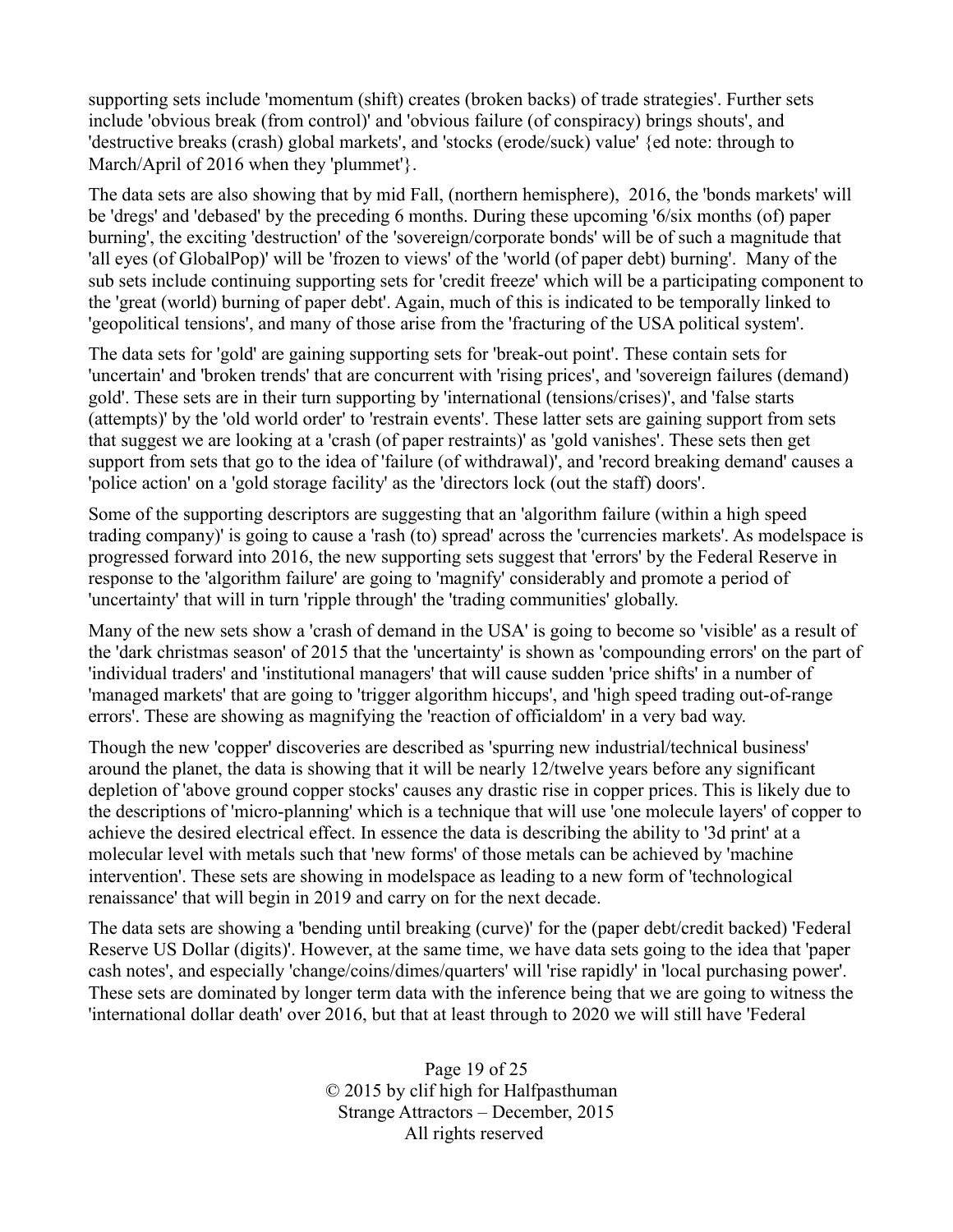Reserve notes' and 'treasury issued coins' as 'circulating currency' within the USA although it may be 'less than continental'.

The immediacy data sets are showing that a 'feeling prosperous Federal Reserve note (US Dollar)', will over the course of December go from 'prosperous', to 'on fire'. Noting the ambiguity of the 'on fire' descriptor, we must delve into the deeper sub sets in search of a meaning hidden within the emotional sums around the subject. We have the 'on fire' descriptor as the ending condition, emotionally, for the US dollar at the end of December. In getting to this emotional state, we see a move from 'prosperous', which has an emotional tone of 'content', or 'comfortable', over to 'on fire' with an emotional tone of 'continuously anxious', and 'requiring constant alertness', and 'dancing (around) spreading brushfires' and other such sets all indicating an emotional state that is anything but 'content (with) circumstances'.

The sets that accrue to the 'USA Dollar (federal reserve note)' set that moves our emotional sum tone over this month of December include descriptors for 'paranoia', and '3/three years (of crisis)', and 'undoing 3/three years (of excess)', and 'crack (in the barrier)', and explicit references to 'bad luck' that will be a '3/three years burden' to the 'Federal Reserve'. Other sets include bespoke references to 'neglected matters (over last decades)' that must be 'reconciled (dealt with)'.

The data sets for Bitcoin are suggesting that a very very good December is in the offing. The data shows that Bitcoin is going to 'transition' from into a 'point of influence' in early December. As the month goes along the data moves from 'influencing (financial matters)' into 'unleashed energy'. Further sets in support of 'energy unbound' include 'rapid and continuous advancement'. Other supporting sets go to 'fighting (against) weakening forces'. In getting to the end of December and the 'unleashing of restrained energy', modelspace accrues 'persistence' and bespoke 'good luck'.

The data sets within Markets entity have some very large ropes of cross links over to the SpaceGoatFarts entity from the 'silver' sets. These data sets are suggesting that a 'mystery' will be 'solved' when a 'speaker' lets loose while 'drunk on stage'. This will set up a 'gossip fest' online where 'researchers' go crazy over the 'key (leaked) out' during a 'sobbing speech'. Further, and \*perhaps as a result of the TPTB mounting an intense disinformation campaign, the data is showing bespoke 'rumors' that 'silver (and gold)' are being 'created by TPTB' in 'secret factories'. The idea is that that suddenly there is no longer a 'scarcity' in the precious metals. This rumor, in spite of its upcoming wide-spread coverage on the net, and in spite of the linkages to the LHC at Cern, is false. These sets further are going to the idea that the 'key' that is 'leaked out' during a speech will be such a 'boon' to researchers as to 'engender' visible 'panic' in the bankster community over the subsequent days.

The continuing collapse of the 'oil industry' is showing as being yet again, 'a pivot' for the 'shift' from 'paper debt' into 'real goods'. The data within the Markets sets are showing that in spite of the 'commodities crash/deflation', the data is showing new set growth within the "majors" {ed note: probably meaning 'major financial corporations'} that goes to the idea of a 'raging panic' to 'acquire solid assets (non debt based 'stuff')'. This 'majors' panic is associated with the 'rapid rise' in the 'dollar price' for 'silver', 'gold' and 'bitcoin'. The data sets are showing that the Chinese response is to 'raise the bid'. The data is showing that the 'officialdom (of) USA' will start to 'sweat' as the 'pay structure' of the 'USA government' first has a 'seizure', and then rapidly 'dries up'.

Some of the early 'signs' for the 'USA government pay structure seizure' is shown as being in the 'student loans/colleges' area. Then rapidly, the 'failure' of the 'welfare system' in a 'state by state' way.

> Page 20 of 25 © 2015 by clif high for Halfpasthuman Strange Attractors – December, 2015 All rights reserved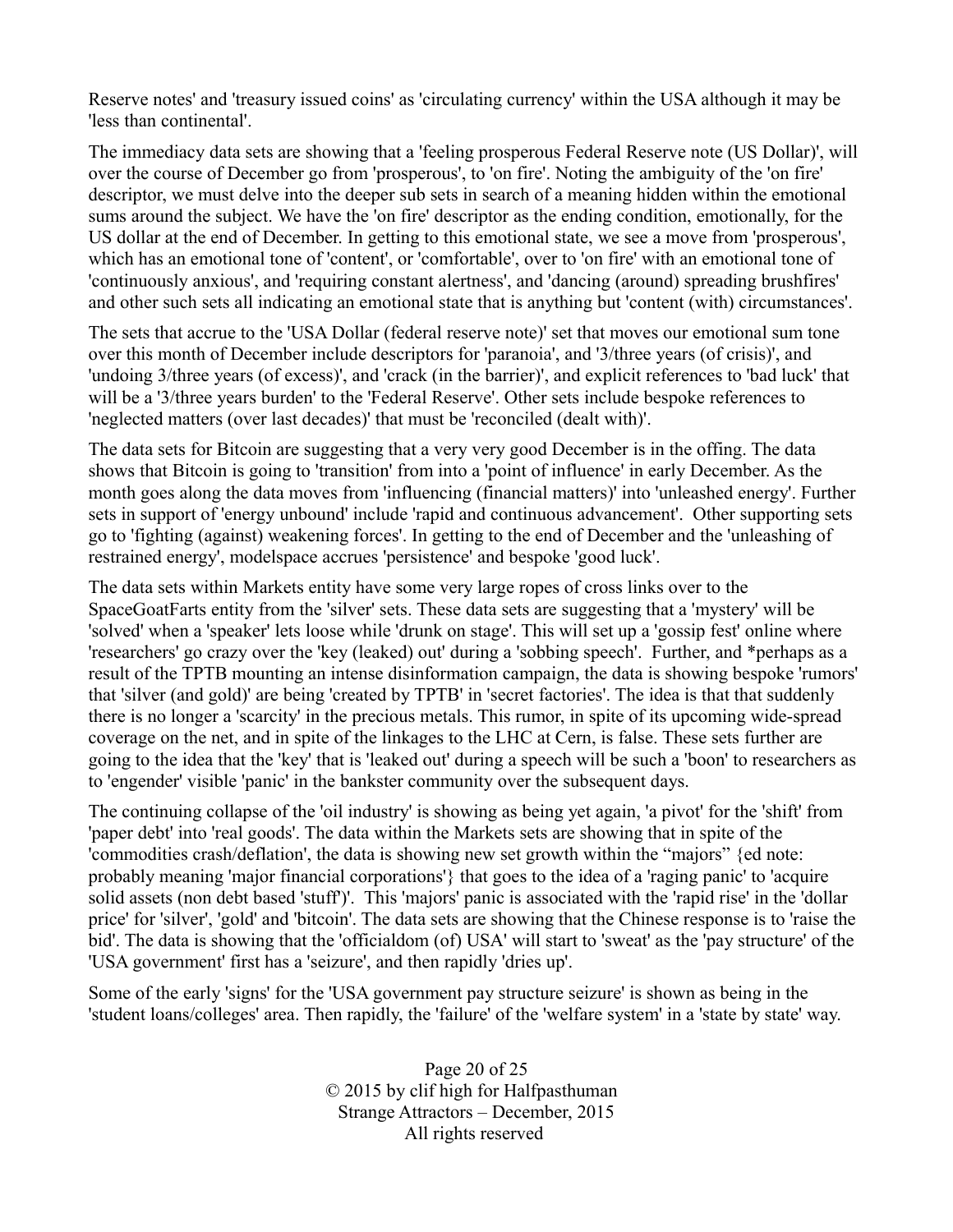The data shows that when the 'fifth state fails (to pay welfare)', there is a 'cascade' of 'defaults' that begin occurring that then bring in yet more states and territories. This 'cascade of defaults' is also being temporally linked to the 'deepening fracturing (of the) political process' within the USA.

Further affecting the whole of the financial system globally in 2016 are sets that suggesting that people all over the planet will be saying, " if 'x' wins (the US presidential election), I don't want my money to be in US dollars". This meme arising is showing as causing 'political handlers' to go into 'fits/spasms' and to 'shit themselves' as the meme grows globally and 'visibly' ahead of the US elections.

Many of the Bitcoin supporting sets are cross linked over to the 'dollar death' and 'USA government payment structure seizure'. These Bitcoin supporting sets are suggesting that, late in 2016, the 'hyperinflation' of the 'currencies' will have 'shifted' Bitcoin into the status of 'global currency (of settlements)'. The idea coming across is that a Bitcoin2Gold/Silver exchange system develops globally that allows for the 'settlement' of 'large scale transactions'. The data is showing that this evolving system will be so successful that something of an economic 'resurgence' will come from those areas employing a 'metals2Bitcoin' system. Even to the point that in early 2017, Russia will 'reconsider' its stance on Bitcoin, and join the 'settlements group'.

The data sets around the word 'settlement' have grown significantly over this last data processing period. There are new growth areas within a 'failure' of the 'settlement (ability to do so)' of 'shares (purchase/selling)'. These sets have details going to the idea of the 'failure/closure/bankruptcy' of corporations that 'sell shares' such that a 'sudden questioning' goes throughout the 'funds management (retirement accounts)' industry. This 'questioning' is itself a participating factor in the 'USA (and some western European countries) political crises'. These 'crises' are shown as 'compounding' as many of the 'financial corporations' will be 'waking up to nothing (not able to prove ownership in any paper asset such as stocks or bonds)'. Some new sets show that the 'pension funds' will have 'runs' and 'withdrawal shocks' such that many will be 'folded up (into government)' in sweeping 'bankruptcies' that will be 'rolling around the world' as 'settlements' becomes THE word in considering any form of 'investment in paper'.

The data sets are forecasting that the 'dollar' will 'gain' against other currencies over the next '5/five months', but with the 'emerging crash' of Spring (northern hemisphere) 2016, the data shows that the 'dollar' will suffer a 'fracturing' in a similar way to the 'USA political process'. These sets are suggesting that the 'linkage' between the 'dollar and politics' as a global 'phenomenon' will 'shock' all the 'political participants' as well as the 'federal reserve owners'.

Other problems for the 'dollar' is indicated to come from the 'federal reserve owners' themselves. These sets are gaining supporting sets from the idea of a 'global, concerted effort' to 'shift into' a 'competing space economy'. The idea from the data is that 'space based economy' is 'not able to function' if it is 'limited' to 'precious metals'. These sets are extensively cross linked over to the SpaceGoatFarts entity, and into multiple differing terminating sets. However the idea is that two competing memes are fighting it out in the 'secret dark owners of the federal reserve world', one that a 'precious metals based economy' somehow is 'required' here on earth in order to 'support' a 'space based economy'. The other is that all money must be subsumed to 'credits' within the 'ideologically driven social order'. This latter is definitively about the 'space based' part of the 'global economic vision' that is clearly within the new supporting sub sets. Many of these sets are cross linked over to ChinaPop and are suggesting that

> Page 21 of 25 © 2015 by clif high for Halfpasthuman Strange Attractors – December, 2015 All rights reserved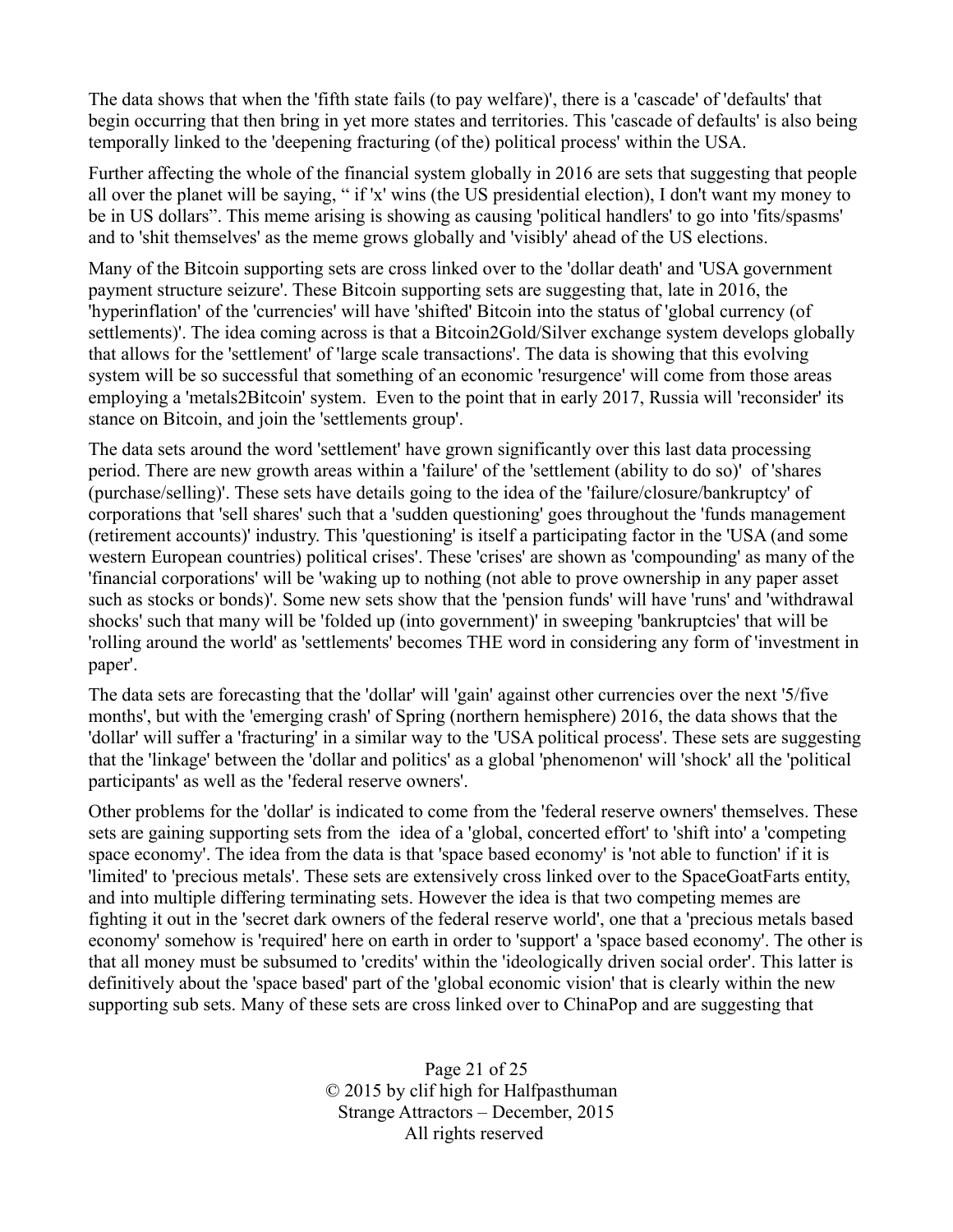'competition (in) space' is seen by the elites as a 'motivation path' for 'western millennials'.

# *SpaceGoatFarts*

In 2003 at the formation of the SpaceGoatFarts entity due to the need to house the many 'unknown', and 'officially denied' references, we encountered, as one of the very first forecasts, a group of linguistics going to the idea of 'disappearing (vanishing) people' who were described as being 'video captured' as they 'disappeared'. These sets continued to grow over the intervening years and now we are showing immediacy data accruing to these same sets in volume. These new sets are continuations of many of the previous descriptors with new detail layers being added. The data are showing that many new videos are going to be appearing that will be labeled as 'demonstrating/showing' the 'manifestation' of 'unseen forces'. These are going to include 'involuntary levitation' (at first labeled as a hoax), and 'exploding stones/bricks', and 'floating (in mid air) fire' as well as a number of instances of 'vanishing people'. Initially to be both 'denied', and 'unknown', as well as labeled a 'hoax', the data sets show that a 'wave of concern' will sweep around the globe as the number of people 'vanishing in mid step in public places' starts to reach into the hundreds.

Now to be clear, the language around the disappearances shows 'vanishing in mid step' as occurring when all these people go missing. This does not mean we will actually see people in videos vanishing. There may indeed be an instance of that occurring, but the data is discussing thousands of people going missing from countries all around the planet. These individuals will be discussed by those who are reporting their disappearances as 'vanishing without a trace', as well as 'vanishing in mid step'. So this last may be more descriptive emotionally than factual. The data sets are quite clear that 'thousands' of people will go missing over 2016 in a 'wave' that is atypical and 'unusual'. The numbers may even reach into the tens of thousands. However there are not linguistic structures within the data to support the idea of thousands of videos of the people disappearing.

Other effects to be caught on video include various forms of objects either 'exploding' or 'imploding'. In one set are descriptors for 'implosions' of 'mail boxes', and 'shipping containers', and 'trucks', and 'boats', as well as thousands of smaller things such as 'cameras', 'bottles (which used to have wine)', and various kinds of food containers'. The idea coming across from the very many detail sets is that the 'contents' of various kinds of 'cans' and other 'sealed containers' will 'also vanish', and leave behind a 'mild vacuum' which is the actual cause of the 'implosions'.

The data sets also hold sets that suggest that 'alternative researchers' will 'connect' the 'disappearances' to 'force waves' that will be 'sweeping the planet'. This development will NOT be a good thing for 'calm' as it will go viral and cause global panic due to the 'seeming random nature' of these 'force waves'. This phenomenon is showing as being so affective of the social order, both the 'disappearances', and the resulting 'verbiage', that several 'governments' devote 'resources' to 'investigating'. This creates its own form of a knock-on problem in that the 'official recognition' of the 'widely reported/videoed phenomenon' brings in the large 'denier' portion of the population to the meme, and they promptly 'freak out', and 'act badly'.

The data sets are showing that some of the 'evidence' of the 'force waves' within videos will also show 'hidden objects/life' involved. This layer, to be discovered later in the phenomenon, will add its own global repercussions. Both the 'fake alien invasion' and the 'war of the inter-dimensions caused by LHC'

> Page 22 of 25 © 2015 by clif high for Halfpasthuman Strange Attractors – December, 2015 All rights reserved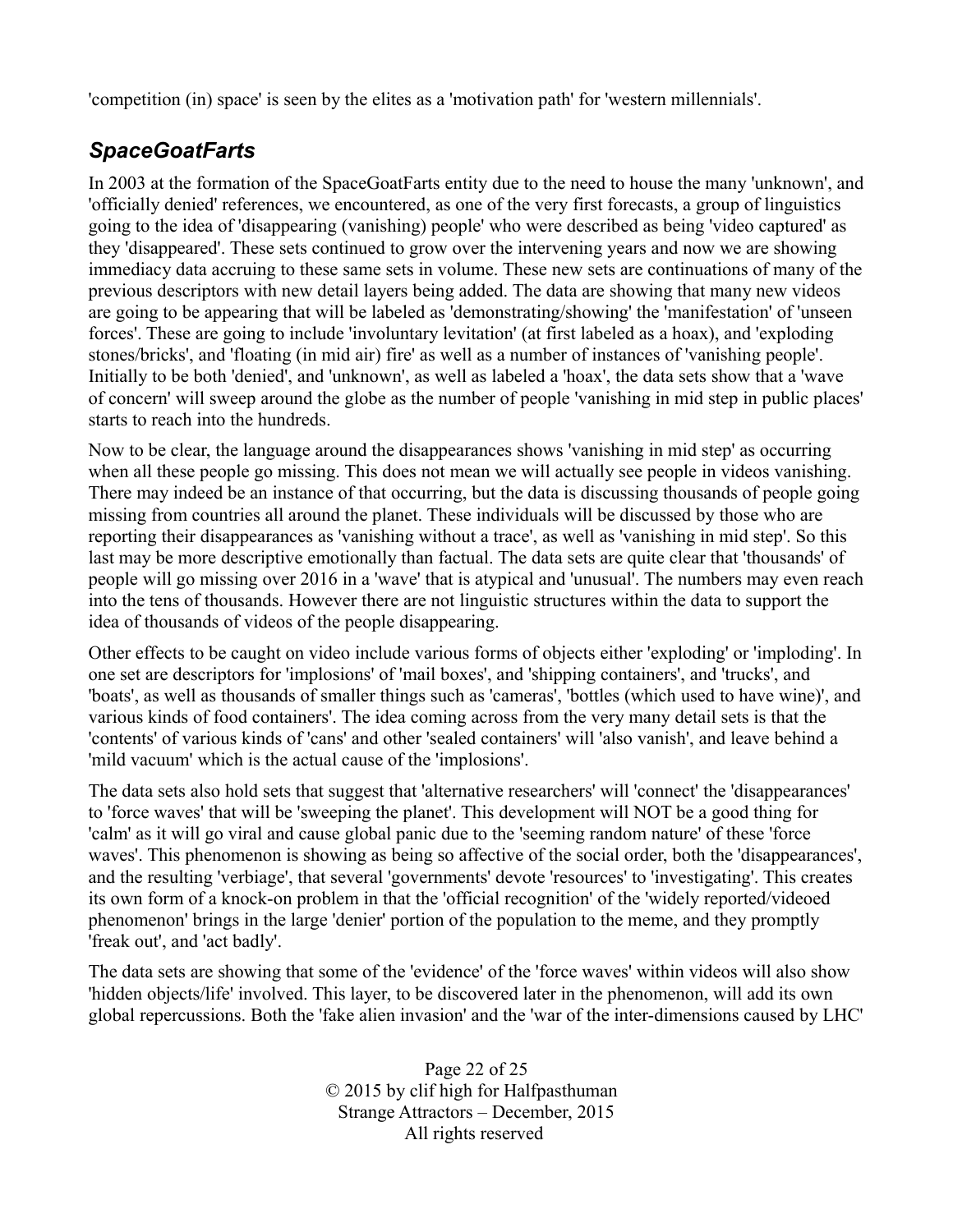memes will be present in the subsequent debates.

Many of the 'inter-dimensions' language sets are in supporting positions to the 'alien wars' meme from the long term data sets. The new supporting sets include 'faces' (of inter-dimensional aliens) being 'seen' (and perhaps video captured!), and other sets going to the idea of 'face to face' exposure. Further sets also include language going to 'mental unbalance (disconnect)', and 'insane behavior' (as a result of contact), and 'skewed perceptions' (after contact = still being able to 'see between the dimensions'). Other sets within this area include descriptors for 'invisible forces' and 'invisible holes', and 'invisible walls', all of which are going to cause problems for humans over these next few years.

Other supporting sets within the 'alien wars' sub sets suggest that the 'rapid rise of molds' will be 'seen/viewed/spoken of' as 'alien weaponry'. There are supporting sets for the idea that 'molds' will be viewed with 'alarm' by many in the 'military industries' as many 'new failures' will be able to be traced to the 'onset (of) molds' on and 'in' the 'equipment'. Some of the 'military discussion' about the subject is showing as 'leaking out' (part of 'secrets revealed' meta data layer) and causing a 'flurry' of 'panic' on the internet due to an 'unknown incident' that will be temporally close to the 'leak of mold language'.

The 'mold' as 'space alien weapon' meme is but part of a set that goes to the idea of 'space alien weapons' that are 'being used' to 'soften up earth' for 'invasion'. These 'rumors' of 'space alien wars' and 'bizarre weapons' are going to be wider than mere 'mold'. The data sets are going to the idea of a rising amount of language about the 'question' of 'are we (earth) being invaded (from space)?'. The data sets are suggesting that this 'question' is going to arise spontaneously from within the GlobalPop in several different spots around the planet. The presumption showing within the GlobalPop entity is that there is 'evidence' that the answer to the question is 'yes'.

These sets gain new supporting sub sets that include 'war', and 'space alien attack' and 'disappearances of people', and 'strangeness' which will include many instances of 'officialdom denying' that 'anything' is going on. These 'denials' and the 'intensity' of the 'denial' will themselves become the focus of 'anxiety' in the general population. The data sets are also growing supporting sets for the idea that the 'denials' from one country will be 'emotion producing' in other countries. In other words, the idea is that a 'denial of ongoing space war' from NASA (as a hypothetical instance) would cause the populace in other countries to question their own authorities in this 'global escalation' of the meme.

Some of the new supporting sets contain yet more references to 'stuff falling to earth'. In these new instances, as in the previously forecast (and now fulfilled) 'material from space falls to earth (repeatedly)' were we saw multiple spheres crashing to earth over a few days and within a reasonably small area, we now yet again have more data sets going to the idea of 'crashing materials' causing problems for humans. These crashing materials are described as 'including satellite bodies'. Not all of the material will be able to be identified however. The data sets point to 'authorities/officialdom' reacting badly to these 'incidents' of 'space debris' and 'swooping down to snatch up materials' from a variety of places. Data sets indicate that videos will be available afterward of the 'seizures of debris'.

The data sets are showing that the 'debris' falling will include 'biological', and at least one 'group' of debris (within a field) will include 'remains (of) burnt weapons'. Other sets would seem to indicate that 'non-human (presumed)' materials will be 'claimed' in the 'salvaged debris'. These sets are showing that 'officialdom' is going to be very 'angry' and something of a 'car chase drama' will ensue.

The 'space alien war' sets contain cross links such that it would seem that the forecast is for the

Page 23 of 25 © 2015 by clif high for Halfpasthuman Strange Attractors – December, 2015 All rights reserved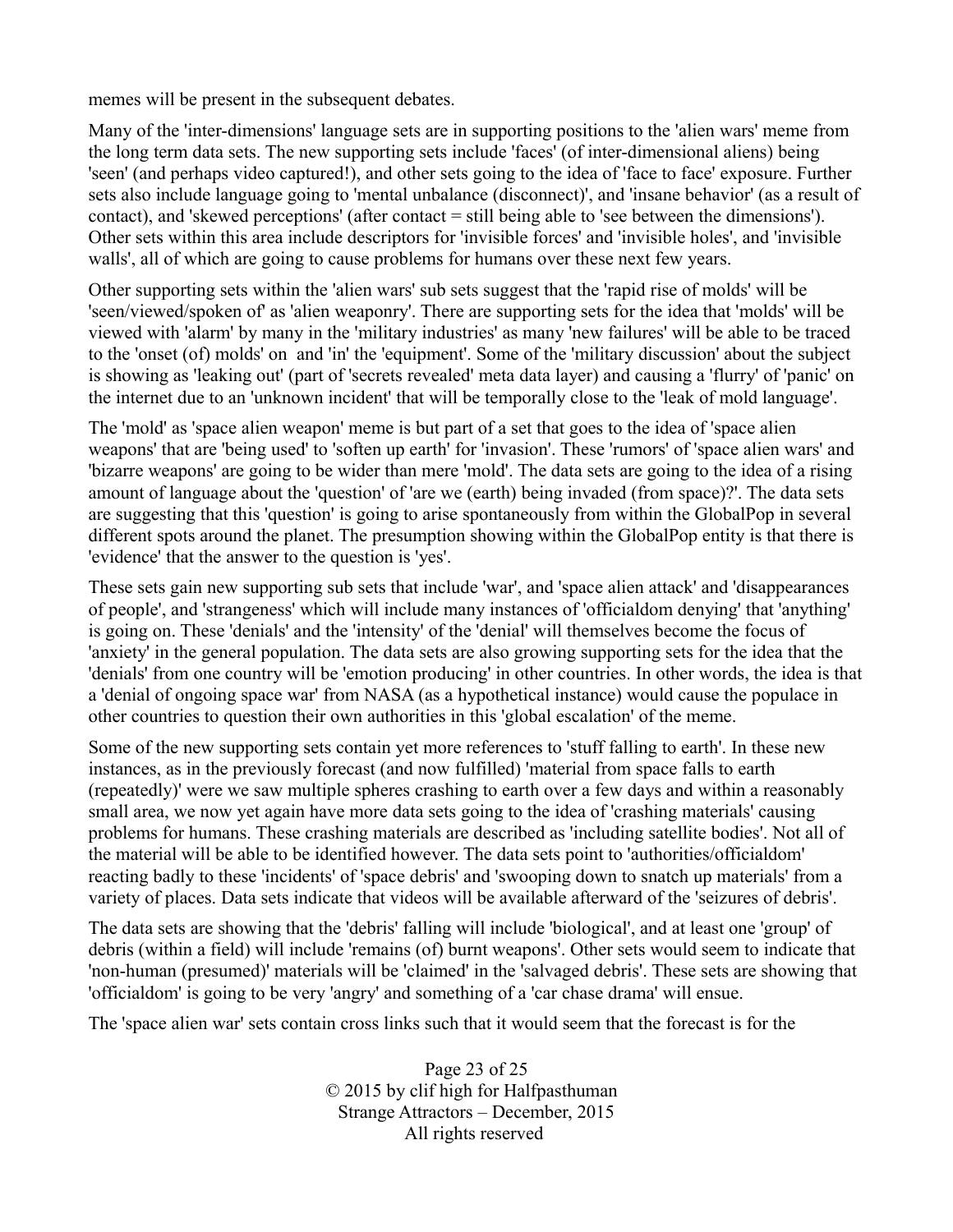'hallucinations from mold contamination' will become associated with the 'space aliens wars' meme over time. This is some how to prove to be not a good thing for the 'power elites' as the data sets are indicating something of a 'propaganda push back' against the idea that will include excessive use of 'mainstream media'.

The SpaceGoatFarts entity is forecasting that the 'rise of the (hidden) space alien war' meme will cause a side effect in that the issue of 'global geo-engineering' will rise to a higher level of consciousness within GlobalPop. These sets are suggesting that yet another upcoming 'side effect' will see a very large 'decrease' in the 'ability' to 'spray chemtrails'. The reasons are not going to be discussed until after the manifestation of the change for reasons that will become obvious at that time.

A large 'fire' in an 'underground secret facility' is showing as 'revealing (to) local population' that the 'base' is 'beneath their feet'. This apparently will come as something as a 'shock' to both the locals and the internet alternative media as this 'hidden urban base' was both 'totally secret' and 'so huge'. The shorter term sets are showing that sometime in late 2016 an 'expedition' will be undertaken into the structure that will bring back video of the 'devastation'. This 'fire' is a temporal marker in several sets for both 'secrets revealed' meta data layer and for the fulfillment of very long term sets about the 'exposure of the break-away civilization'.

A great many of the new sets within the SpaceGoatFarts entity are going to the 'space alien wars' and a majority of these now have rising 'visibility' sums indicating that the linguistics are going to be manifesting into our developing reality relatively soon. The rise in the visibility sums for many of the longer term values within these sets are likely forecasting that previous ALTA report details along these lines will now be manifesting into the media. New set growth and modelspace accretion patterns are suggesting that 'space alien wars' will be a 'constant source' of new memes through at least 2022.

Other forms of new 'in media memes' are showing as including a 'cancer cluster' (sort of) around many of the worlds most famous 'banksters'. The meme is already showing up, and is now indicated to grow into something of a phenomenon as 'one after another' of the 'famous banksters' show up on media as 'hollowed out by cancer'. This meme is further reinforced as it will be 'pushed down' onto 'the trading communities globally' as 'more and more' of the 'foot soldiers' in the 'global banking/financial system' show up as 'cancer victims'. The data sets are showing that the meme will get traction on the net to the extent that 'banksters wives/children' will run into the meme, and be forced to 'take a look/examine' their own situation only to discover that the 'trading/financial communities' are something of a 'cancer magnet'. These sets show that this discovery and subsequent global conversation will have far reaching and long lasting effects on humans as 'new thought' develops from these 'correlations'.

# *Conclusion: Strange Attractors*

In the mathematical field of dynamic systems, an attractor is a 'set of numeric values' towards which a system tends to evolve. Within our modelspace, 'attractors' play a significant role in the processing and are at the heart of the 'emotion reading engine' that powers modelspace and the interpretation.

An attractor is considered to be 'strange' if it has fractal properties. In dynamic systems, fractals express in the same manner as 'design patterns' with coding/debugging. In a fractal expression of an attractor, there will be many layers and levels of that expression at each of the fractal layers. This is an important part of my interpretation process as once discovered (that an attractor within modelspace is strange), it

> Page 24 of 25 © 2015 by clif high for Halfpasthuman Strange Attractors – December, 2015 All rights reserved